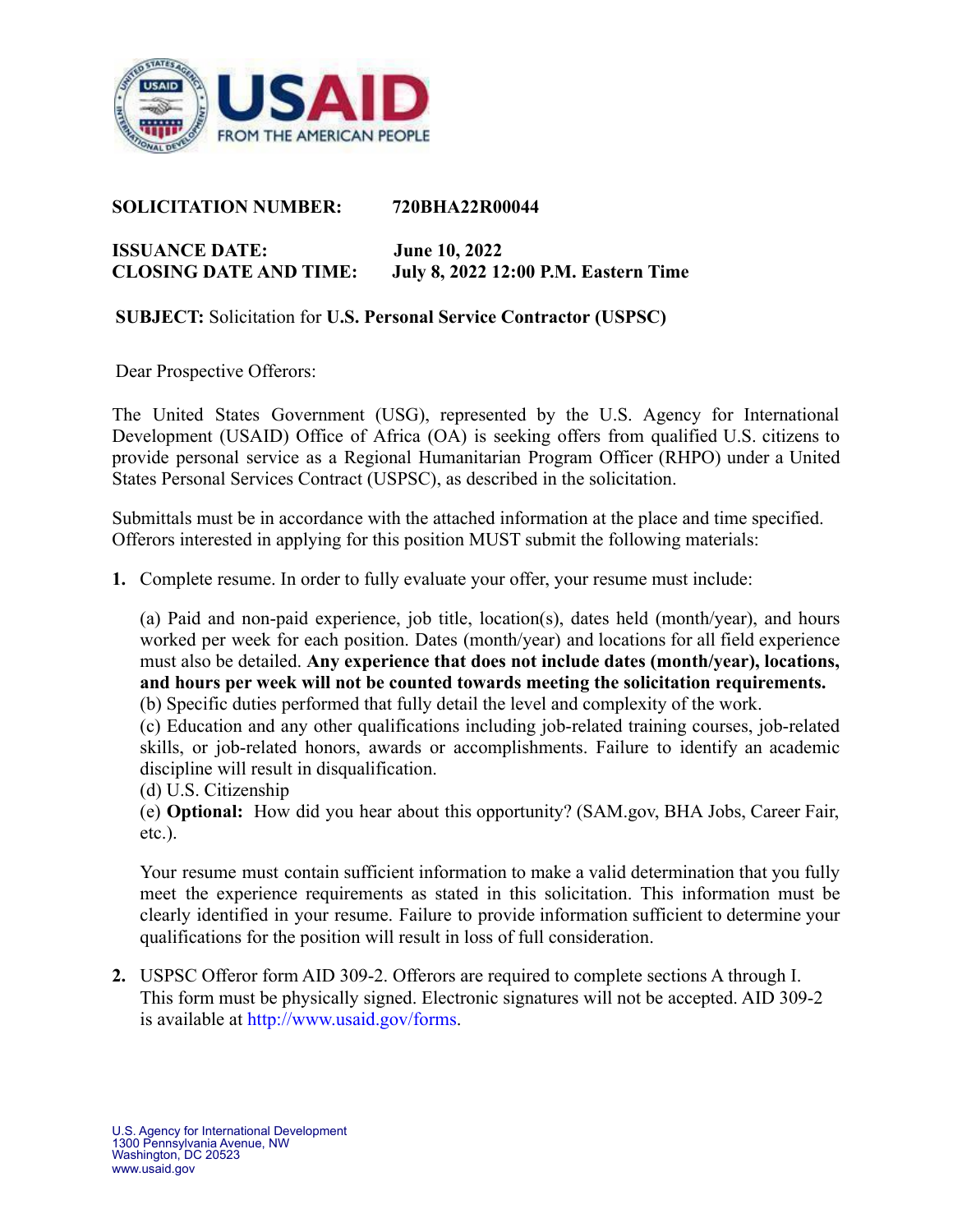## **NOTE REGARDING ENSURING ADEQUATE COVID-19 SAFETY PROTOCOLS FOR FEDERAL CONTRACTORS**

The contractor will be required to show proof that the contractor is fully vaccinated against COVID-19 on or before the first date of onboarding, or submit an approved reasonable accommodation to the CO. If the contractor does not meet this requirement the contract may be terminated.

## **NOTE REGARDING UNIQUE IDENTIFIER (UEI) NUMBERS AND THE SYSTEM FOR AWARD MANAGEMENT**

All USPSCs with a place of performance in the United States are required to have a Unique Entity Identifier (UEI) number and be registered in the System for Award Management (SAM) database prior to receiving an award. You will be disqualified if you either fail to comply with this requirement or if your name appears on the excluded parties list. The selectee will be provided with guidance regarding this registration.

**NOTE**: As of March 28, 2018, all new **[SAM.gov](http://sam.gov)** entity registrations will now require a signed notarized letter identifying the authorized Entity administrator for the entity associated with the UEI number. Additional information on the format of the notarized letter and where to submit can be found via the below Federal Service Desk link:

[https://www.fsd.gov/fsd-gov/answer.do?sysparm\\_kbid=d2e67885db0d5f00b3257d321f96194b&](https://www.fsd.gov/fsd-gov/answer.do?sysparm_kbid=d2e67885db0d5f00b3257d321f96194b&) sysparm\_search=kb0013183

Offerors can expect to receive a confirmation email when offer materials have been received. Offerors should retain for their records copies of all enclosures which accompany their offers. Your complete resume must be emailed to:

## **OA Recruitment Team**

E-Mail Address: BHA.AfricaRecruitment@usaid.gov Website: [www.BHAjobs.net](http://www.bhajobs.net)

Any questions on this solicitation may be directed to the OA Recruitment Team via the information provided above.

Sincerely, Digitally signed by Sonja Stroud-Gooden Date: 2022.06.07 12:35:39 -04'00'

Sonja Stroud-Gooden Contracting Officer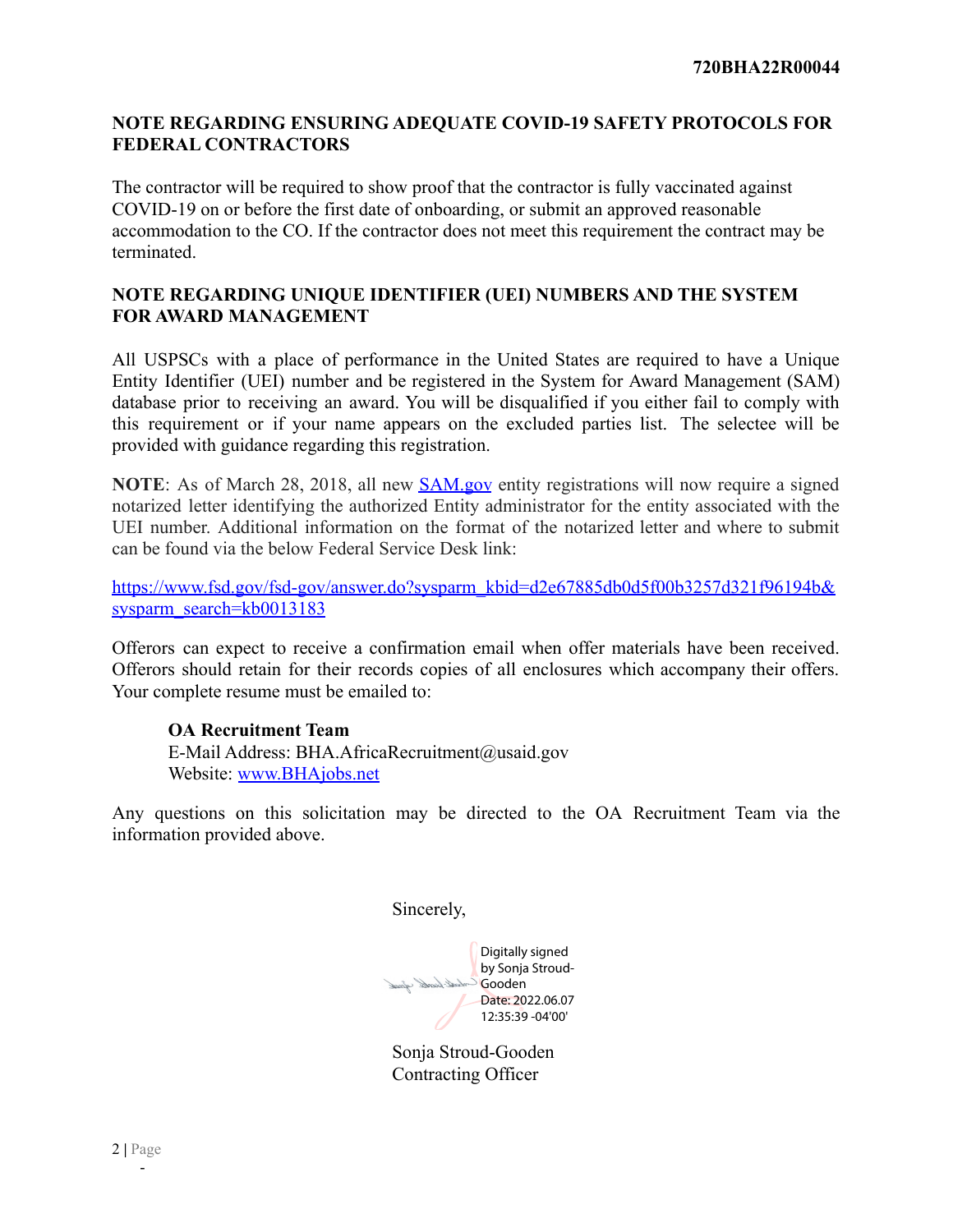## **I. GENERAL INFORMATION**

## **1. SOLICITATION NO.:** 720BHA22R00044

- **2. ISSUANCE DATE:** June 10, 2022
- **3. CLOSING DATE AND TIME FOR RECEIPT OF OFFERS:** July 8, 2022, 12:00 P.M. Eastern Time
- **4. POINT OF CONTACT:** OA Recruitment Team, **[BHA.AfricaRecruitment@usaid.gov](mailto:BHA.AfricaRecruitment@usaid.gov)**
- **5. POSITION TITLE:** Regional Humanitarian Program Officer
- **6. MARKET VALUE: \$68,299 \$88,792** equivalent to **GS-12** (not eligible for locality pay)

**Salaries over and above the top of the pay range will not be entertained or negotiated.**

#### **7. PERIOD OF PERFORMANCE:** Five (5) years

**8. PLACE OF PERFORMANCE:** Nairobi, Kenya

There may be an initial training program in Washington, D.C. for three months, which will include formal classroom training and on-the-job training; and may include security training. After completion of Washington training, the Regional Humanitarian Program Officer will be assigned to the place of performance.

#### **9. ELIGIBLE OFFERORS:** U.S. Citizens

**10. SECURITY LEVEL REQUIRED:** Ability to obtain and maintain a Secret up to Top Secret/Sensitive Compartmented Information level clearance as provided by USAID.

## **11. STATEMENT OF DUTIES**

#### **BACKGROUND**

The United States Agency for International Development (USAID)'s Bureau for Humanitarian Assistance (BHA) is responsible for facilitating and coordinating U.S. Government (USG) humanitarian assistance overseas in response to all types of international disasters, including slow-onset disasters such as droughts or famine, natural disasters such as earthquakes or floods, or man-made disasters such as conflict or war. BHA is responsible for planning, coordinating, developing, achieving, monitoring, and evaluating international humanitarian assistance falling into two conceptual areas:

● *Humanitarian Response* activities comprise needs-based humanitarian assistance provided to save lives, alleviate suffering, and protect human dignity during and in the aftermath of emergencies. Humanitarian assistance is grounded in humanitarian principles and is directed toward the most vulnerable populations.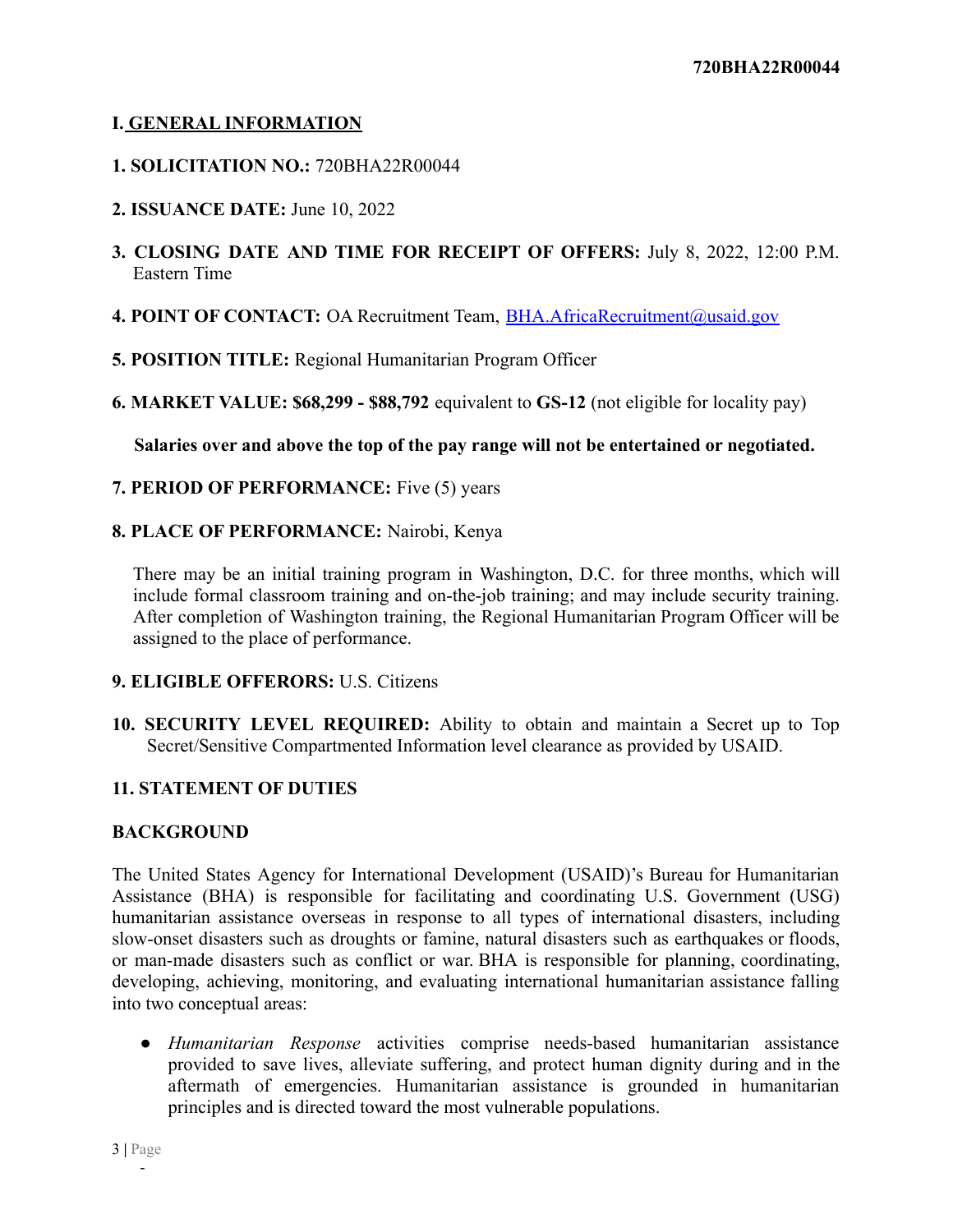● *Early Recovery, Risk Reduction, and Resilience* (ER4) activities will set the initial foundations for longer-term recovery as appropriate, and will work in close conjunction with humanitarian assistance. Early recovery is an approach that supports communities impacted by crises to protect and restore basic systems and service delivery. Early recovery builds on humanitarian response efforts and establishes the initial foundations of long-term recovery. Early recovery activities are implemented for a specified, appropriate timeframe that assists populations recovering from an identifiable shock. Risk reduction is the prevention of new and reduction of existing disaster risk and management of residual risk, which contributes to strengthening resilience and to the achievement of sustainable development. Resilience is the ability of people, households, communities, countries, and systems to mitigate, adapt to, and recover from shocks and stresses in a manner that reduces chronic vulnerability and facilitates inclusive growth.

BHA has seven offices, as follows:

The Bureau's three geographic offices are: (1) Office of Africa; (2) Office of Asia, Latin America and the Caribbean; and (3) the Office of the Middle East, North Africa and Europe. Each geographic office designs, provides, and assesses humanitarian assistance for their respective regions, including assistance related to responding to, recovering from, and reducing the risk of man-made and natural disasters, while linking with other USAID investments that build resilience.

The Office of Global Policy, Partnerships, Programs, and Communications (G3PC) shapes and influences USAID's role within the international humanitarian system; leads engagement on a range of policy, programmatic, and operational issues; and positions the Agency to influence collective response to emergency needs across the globe.

The Office of Technical and Program Quality (TPQ) leads the Bureau's efforts to provide high-quality programmatic and technical leadership, oversight, and guidance. In addition, TPQ leads the Bureau's external engagement with academia and coordinates research to advance the effectiveness, efficiency, and impact of humanitarian and multi-year programming.

The Office of Humanitarian Business and Management Operations (HBMO) is responsible for maintaining 24/7 operability by providing leadership, planning, quality assurance, technical expertise, and process management. HBMO ensures effective stewardship of the Bureau's support services, including workforce planning, staffing, financial management, internal controls, facilities operations and infrastructure.

The Office of Field and Response Operations (FARO) leads and manages operational assistance and the purchase and delivery of goods and services in response to declared foreign disasters and international humanitarian needs in key functional areas, including supply-chain management, procurement, logistics, oversight, and operational coordination with the U.S. military.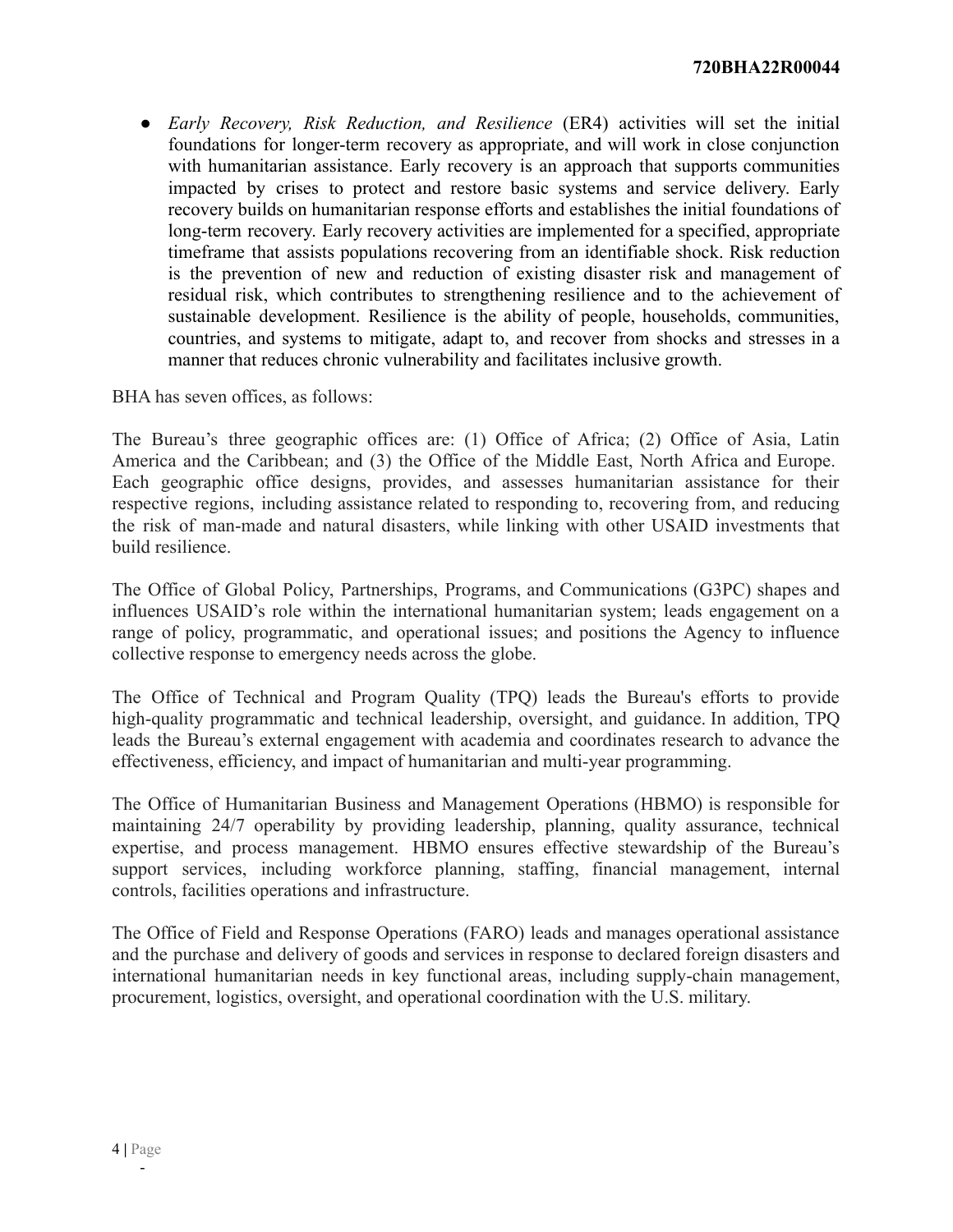### **INTRODUCTION**

BHA is committed to fostering an equitable and inclusive workplace with a diverse workforce. BHA encourages qualified candidates of all races/ethnicities, genders, cultural backgrounds, abilities, and socioeconomic statuses to apply.

The Office of Africa (OA) designs, provides, and assesses humanitarian assistance, including assistance related to responding to, recovering from, and reducing the risk of human-induced and natural disasters, while linking with other USAID investments that build resilience. OA consists of five (5) geographic divisions: East Africa; Central Africa; Sudans; West Africa; and Southern Africa. These divisions are responsible for the provision of emergency humanitarian assistance through grants and cooperative agreements to non-governmental organizations (NGOs); international organizations including United Nations (UN) agencies; and to other partners. These divisions also oversee BHA Office of Africa's nonresponse efforts in disaster risk reduction (DRR), resilience, and humanitarian transition.

To fulfill its mandate, and to effectively respond to disasters worldwide, BHA has established six regional offices in the following locations: San Jose, Costa Rica; Nairobi, Kenya; Dakar, Senegal; Pretoria, South Africa; Budapest, Hungary and Bangkok, Thailand. BHA also has other, smaller sub-regional and program offices around the world.

The Regional Humanitarian Program Officer (RHPO) plays a major role in OA's effort to promote excellence in humanitarian assistance and meet BHA's mandate to save lives, alleviate suffering, and reduce the social and economic impact of disasters. Under the guidance of the Regional Humanitarian Advisor, the RHPO supports the coordination and management of BHA disaster response, preparedness, mitigation, and training programs in the region of responsibility. The RHPO will ensure that BHA's objectives for disaster response and assistance, strategic reporting, and analysis are met.

#### **OBJECTIVE**

BHA requires the services of an RHPO for the Sudans, East and Central Africa Regional Office (SECARO), based in Nairobi, Kenya, to ensure that BHA's objectives for disaster assistance, disaster risk reduction, resilience programming, strategic reporting, and interagency coordination for the region are met.

#### **DUTIES AND RESPONSIBILITIES**

Working under the guidance and supervision of the Regional Humanitarian Advisor, the RHPO supports BHA/SECARO through the management of humanitarian, resilience, and DRR activities in the region, assisting with program analysis, strategy development, and coordination with partners in the humanitarian community. The RHPO will work closely with a program team that includes field-based Senior Humanitarian Advisors, Senior Regional Humanitarian Program Officers, and Program Management Specialists. The RHPO will also be expected to deploy to support programs throughout the region on a regular basis, as well as serve on humanitarian responses as required.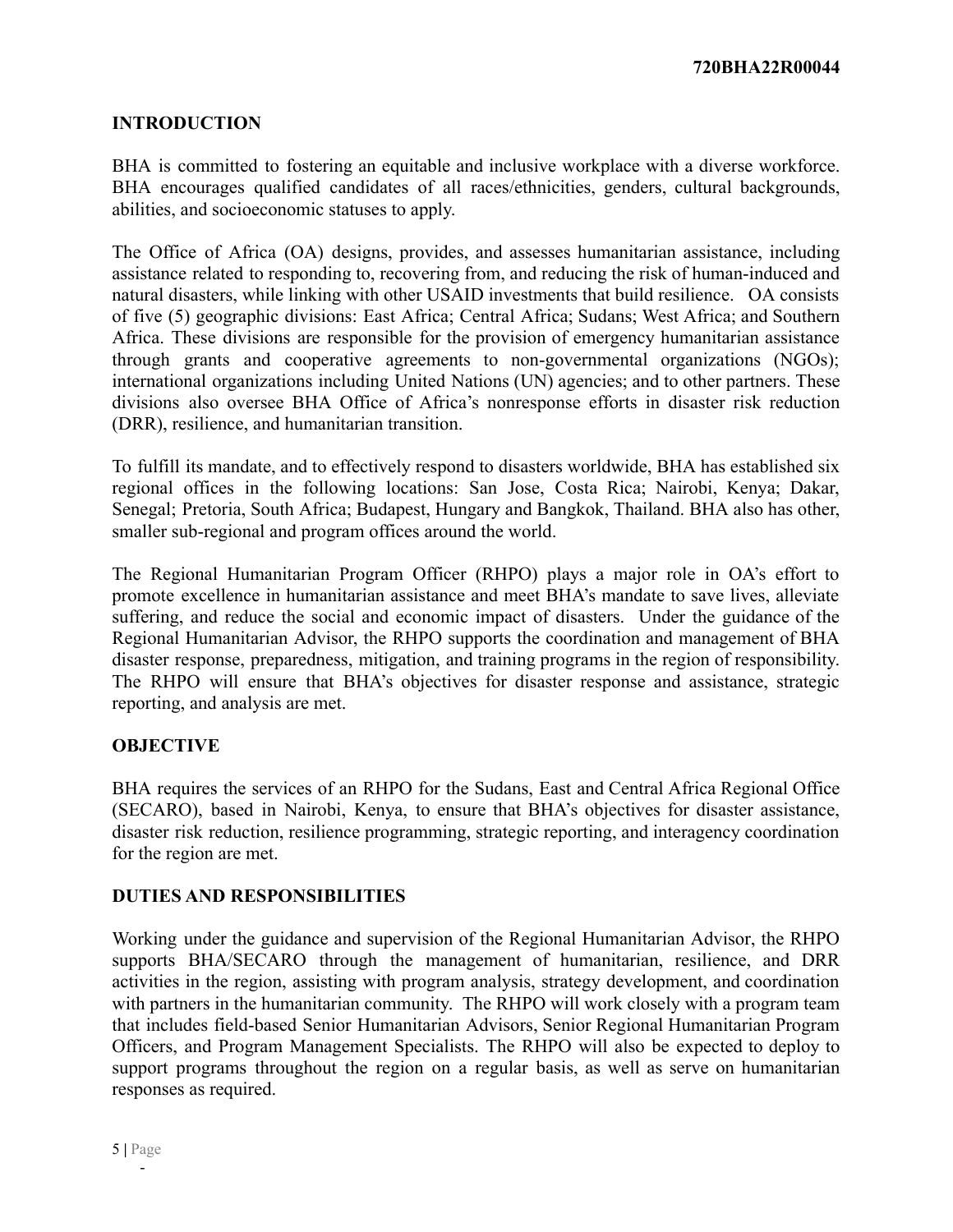This position requires effective daily coordination with several BHA staff members, as well as representatives from other USAID offices, Embassy staff, and the humanitarian community, and therefore requires a highly collaborative work style. This position requires travel for an extended period of time, and the willingness to deploy within the region for one month or more annually on sudden-onset emergency responses.

The RHPO will perform the following duties and responsibilities:

## **Contextual Specialty:**

- Develop and maintain a thorough understanding of humanitarian developments across the region to include political, social, and operational issues impacting humanitarian efforts.
- Develop and maintain knowledge of USAID and USG humanitarian priorities and strategies within the region, and BHA's contributions and comparative advantages to those efforts.
- Develop strong understanding of country specific portfolio priorities across the region in humanitarian and resilience interventions.
- Provide regular reporting, through cables and other means, on issues related to the humanitarian situations within the region.
- Provide regular reports on site visits, meetings, relevant current events, and other issues that impact humanitarian relief efforts.
- Develop fluency in BHA program systems and guidelines across sectors and streams of funding within the region.

#### **Portfolio Management:**

- **●** Work with BHA's Washington-based and SECARO program staff to develop program strategies for emergency response, early recovery, resilience, and DRR activities within the region, overseeing day-to-day management of portfolio and its budgets.
- **●** Support team members in assessing emergency response, early recovery, resilience, and DRR needs in the region to ensure that BHA's programs are appropriately responsive.
- **●** Assist Washington-based Agreement Officer's Representatives (AORs) in managing and monitoring humanitarian awards by providing field-based insights, knowledge, and perspectives.
- **●** Provide guidance on USAID and USG regulations and policies.
- Participate in USAID Mission Kenya and East Africa discussions in technical areas to ensure complementarity and help to leverage BHA funding for longer term sustainability, specifically focusing on complementarity outside of Kenya and throughout the region.
- **●** Assist in humanitarian activities outside of immediate areas of responsibility, as needed.
- Travel as needed to support team efforts to assess, evaluate and monitor humanitarian conditions in the assigned portfolio, to support the management of portfolios, and to make strategic recommendations for appropriate interventions.

#### **Representation:**

● Support the regional team in maintaining relations with senior leadership in the humanitarian community through regular coordination and collaboration with BHA, relevant USG staff, and the humanitarian community.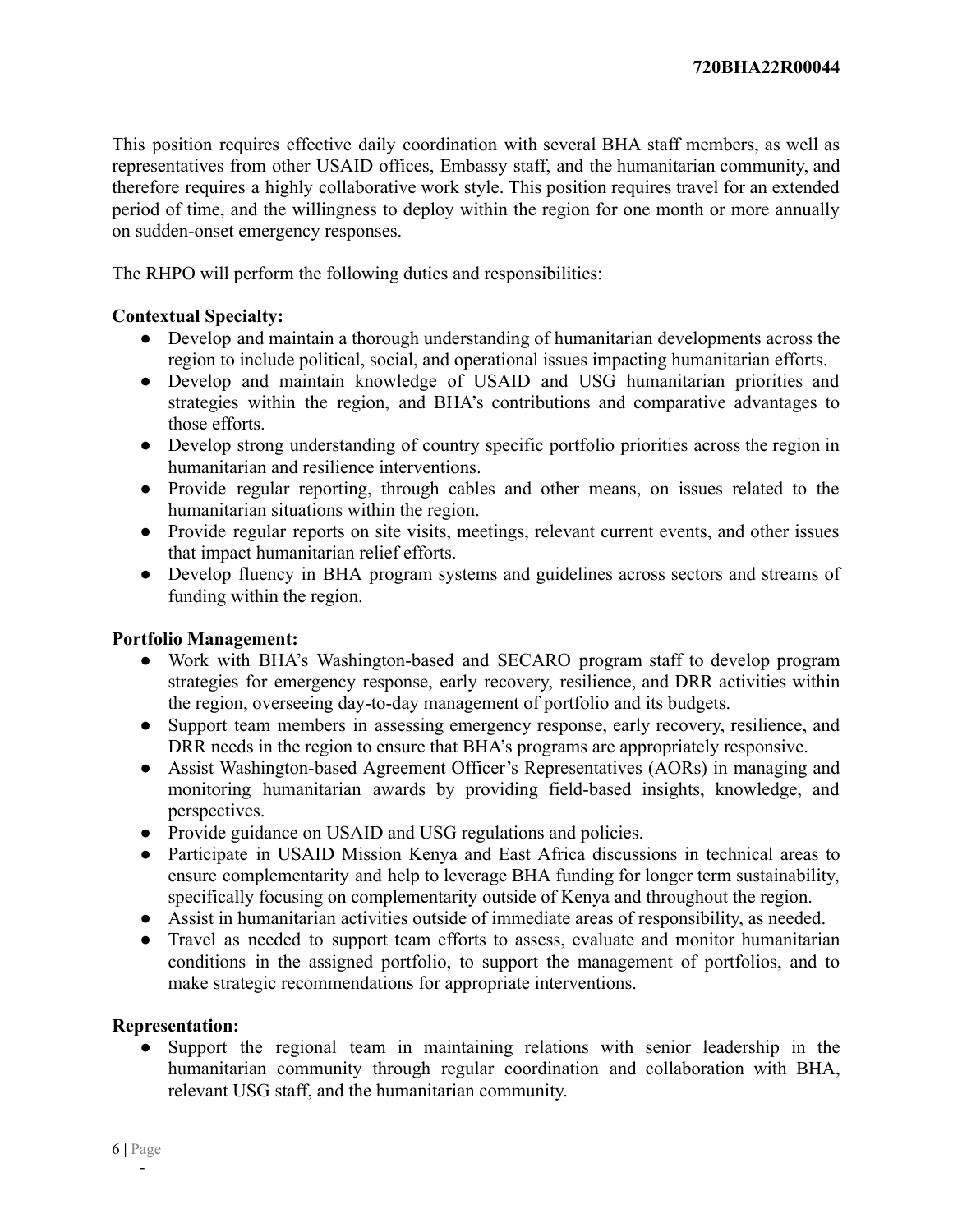- Assist the regional team to coordinate with the donor community on policy issues affecting humanitarian operations, and develop integrated, non-duplicative programs, as needed.
- Engage in, and report on, joint donor humanitarian evaluations and UN-led assessments, and participate actively in the international community response structures.
- Prepare briefing papers, notes, and presentations on BHA programming for official USG visitors interested in humanitarian issues.
- Represent BHA with various audiences, as requested.

## **Leadership:**

- **●** Serve as peer mentor to team members on grants and portfolio management, to include BHA's business process, portfolio-specific budget and workload management, and post-award monitoring and management.
- **●** In close coordination with program team members in the SECARO, and Washington, DC office, work with NGOs, international organizations , and UN agencies that are developing proposals for BHA (including grant amendments and extensions) to ensure compliance with BHA's guidelines.
- **●** Participate in office-wide discussions on initiatives that impact program implementation to provide field-based perspectives, as assigned.
- Participate in technical evaluation committees for staffing and programming, as requested.
- Participate in both field-led and Washington-based working groups and committees, as requested.
- Consistently model behaviors that demonstrate a commitment to fostering a non-hostile, inclusive work environment that values diversity, equity and is free of discrimination, bias, unfairness, bullying, offensive behaviors, and harassment of any kind.

## **General Duties:**

- Become certified and serve as an AOR/Contracting Officer's Representative (COR), as assigned. AORs/CORs provide financial and programmatic oversight of all aspects of managing an agreement or contract; this includes, but is not limited to, reviewing invoices, requests for approvals, program/project deliverables (i.e. work plans, annual reports, monthly status reports), travel requests, key personnel requests, and financial/budget reports. They are responsible for drafting and submitting the annual contractor performance evaluation in the Contract/Assistance Performance Assessment Review System. They prepare and review contract/assistance modifications documentation and assist the Contracting/Agreement Officer to ensure performance is compliant with the terms and conditions of the contract/agreement, the Federal Acquisition Regulation, USAID Acquisition Regulation (AIDAR) and relevant USAID policy. AOR/CORs are responsible for all related requirements in the COR [designation](https://www.usaid.gov/ads/policy/300/302mar) [letter](https://www.usaid.gov/ads/policy/300/302mar) and the [AOR designation letter.](https://www.usaid.gov/ads/policy/300/303mai)
- May be requested to be on-call or serve as needed on Washington-based Response Management Teams (RMTs) or in other international locations on Disaster Assistance Response Teams (DARTs).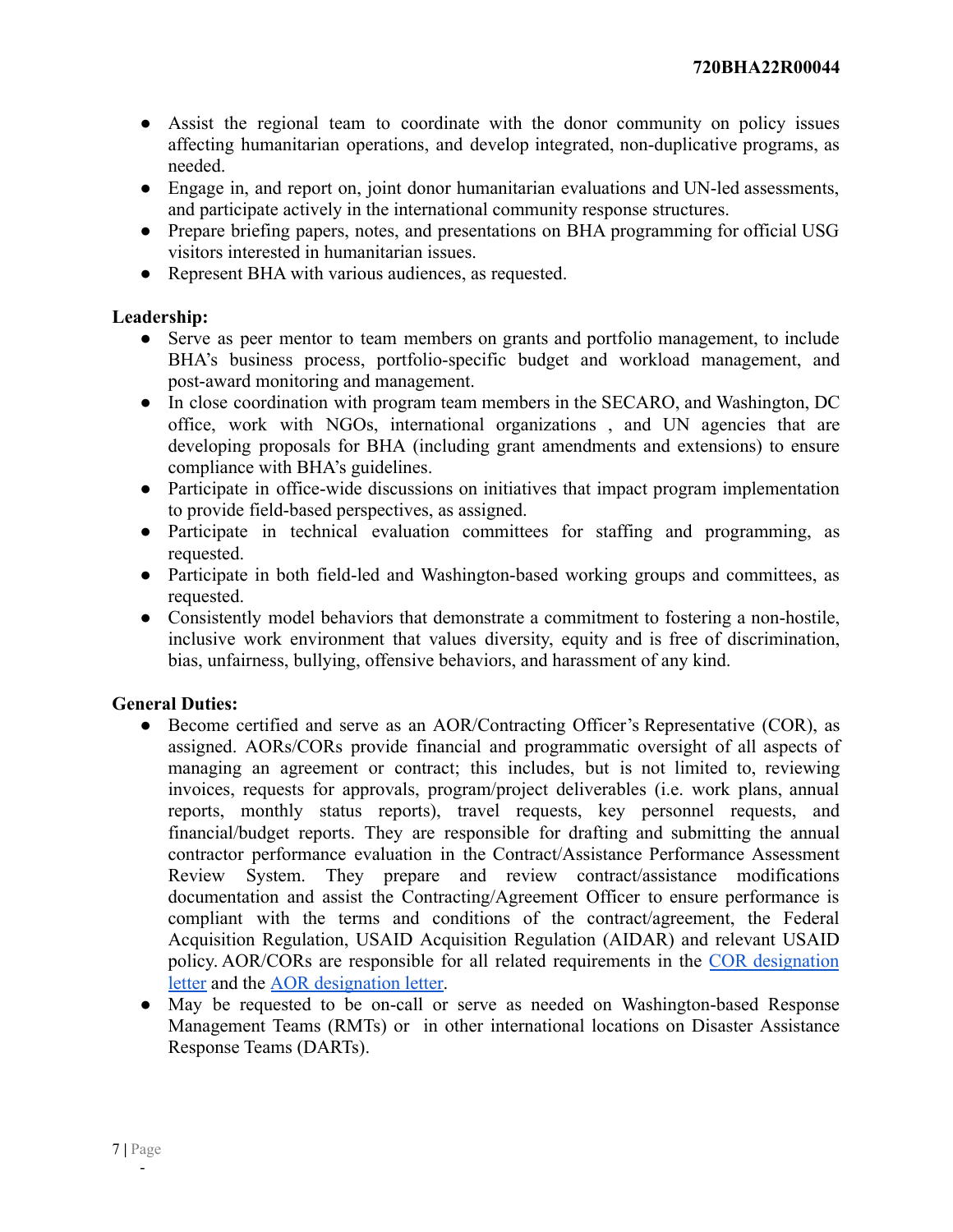● As needed, may serve on temporary detail within the bureau. Duties performed while on detail will be aligned with the Team's existing duties and responsibilities and will be directly related to the statement of duties provided.

## **SUPERVISORY RELATIONSHIP:**

The USPSC will take direction from and will report to the Regional Humanitarian Advisor in SECARO or his/her/their designee.

#### **SUPERVISORY CONTROLS:**

Supervisor sets overall objectives and resources available; the USPSC consults with the supervisor to develop deadlines, projects, and work to be done. The USPSC is responsible for planning and carrying out assignments. The USPSC is responsible for planning approaches or methodology to be used in carrying out assignments.

### **12. PHYSICAL DEMANDS**

The work is generally sedentary and does not pose undue physical demands. During deployment on DARTs (if required), and during site visits, there may be some additional physical exertion including long periods of standing, walking over rough terrain, or carrying of moderately heavy items (less than 50 pounds).

#### **13. WORK ENVIRONMENT**

Work is primarily performed in an office setting. During deployment on DARTs (if required), and during site visits, the work may additionally involve special safety and/or security precautions, wearing of protective equipment, and exposure to severe weather conditions.

**14. START DATE:** Immediately, once necessary clearances are obtained.

## **II. MINIMUM QUALIFICATIONS REQUIRED FOR THIS POSITION**

#### **EDUCATION/EXPERIENCE REQUIRED FOR THIS POSITION**

(Determines basic eligibility for the position. Offerors who do not meet all of the education and experience factors are considered NOT qualified for the position.

Bachelor's degree in any discipline. Must have a minimum of five (5) years of relevant work experience with a humanitarian or development focus and include responsibility in determining budget levels, selecting programs for funding, and managing or evaluating funded programs. Experience must include one (1) year of cumulative experience in international or domestic humanitarian or development assistance, emergency management/relief, disaster risk reduction, post-emergency rehabilitation or recovery, or resilience.

**OR**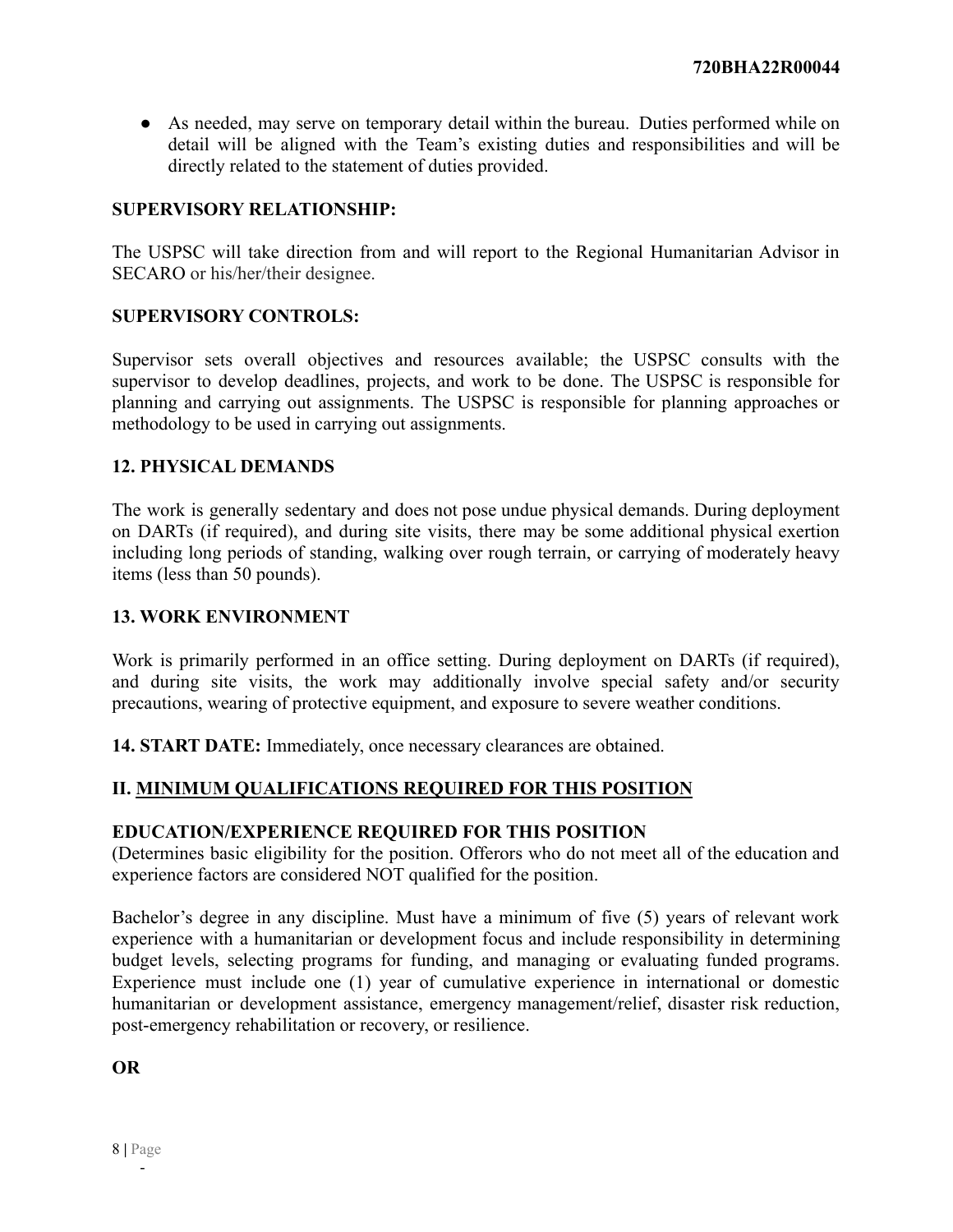Master's degree in any discipline. Must have a minimum of four (4) years of relevant experience with a humanitarian or development focus and include responsibility in determining budget levels, selecting programs for funding, and managing or evaluating programs. Experience must include one (1) year of cumulative experience in international or domestic humanitarian assistance or development, emergency management/relief, disaster risk reduction, post-emergency rehabilitation or recovery, or resilience.

## **III. EVALUATION AND SELECTION FACTORS**

The Government may award a contract without discussions with offerors in accordance with FAR 52.215-1. The CO reserves the right at any point in the evaluation process to establish a competitive range of offerors with whom negotiations will be conducted pursuant to FAR 15.306(c). In accordance with FAR 52.215-1, if the CO determines that the number of offers that would otherwise be in the competitive range exceeds the number at which an efficient competition can be conducted, the CO may limit the number of offerors in the competitive range to the greatest number that will permit an efficient competition among the most highly rated offers. FAR provisions of this solicitation are available at [https://www.acquisition.gov/browse/index/far.](https://www.acquisition.gov/browse/index/far)

## **SELECTION FACTORS**

(Determines basic eligibility for the position. Offerors who do not meet all of the selection factors are considered NOT qualified for the position.)

- Offeror is a U.S. Citizen.
- Complete resume submitted. See cover page for resume requirements. Experience that cannot be quantified will not be counted towards meeting the solicitation requirements.
- USPSC Offeror form AID 309-2. Offerors are required to complete sections A through I. This form must be physically signed. Electronic signatures will not be accepted.
- Ability to obtain and maintain a Secret up to Top Secret/Sensitive Compartmented Information level clearance as provided by USAID.
- **●** Ability to obtain and maintain a Department of State medical clearance throughout the contract.
- **●** Must not appear as an excluded party in the System for Award Management (SAM.gov).
- **●** Satisfactory verification of academic credentials.

## **OFFEROR RATING SYSTEM**

The offeror rating system factors are used to determine the competitive ranking of qualified offerors in comparison to other offerors. Offerors must demonstrate the rating factors outlined below within their resume, as they are evaluated strictly by the information provided. The rating factors are as follows:

## **Matrix (30 points)**

- **●** At least six months of experience working in a grantmaking organization (4 points)
- **●** At least six months of experience working for a humanitarian or development donor organization. (4 points)
- One year of experience supporting or directly implementing humanitarian or resilience programming (4 points)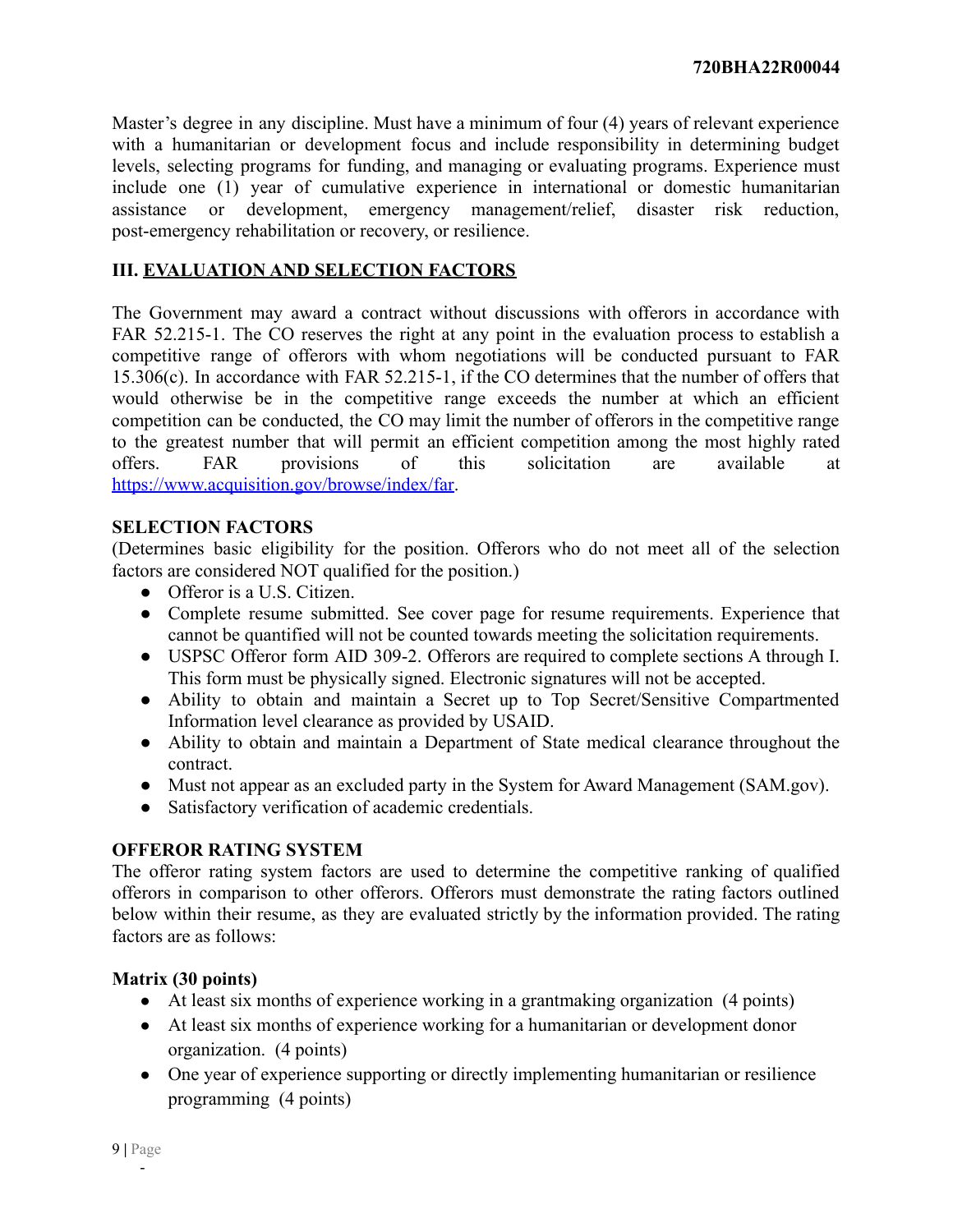- Experience designing strategies or programs (4 points)
- Experience developing or reviewing proposals (4 points)
- Experience monitoring or evaluating programs (4 points)
- Experience drafting or editing documents. (6 points)

#### **Timed Writing Test (20 points)**

#### **Interview Performance (40 points)**

#### **Satisfactory Professional Reference Checks (10 points)**

#### **Total Possible Points: 100**

**BASIS OF RATING:** Offerors who meet the Education/Experience requirements and Selection Factors will be further evaluated in accordance with the Offeror Rating System. Those offerors determined to be competitively ranked may also be evaluated on interview performance and satisfactory professional reference checks.

Offerors are required to address each factor of the Offeror Rating System in their resume, describing specifically and accurately what experience, training, education and/or awards they have received as it pertains to each factor. Be sure to include your name and the announcement number at the top of each additional page. Failure to address the selection factors and/or Offeror Rating System factors may result in not receiving credit for all pertinent experience, education, training and/or awards.

The most qualified offerors may be interviewed and required to provide a writing sample. BHA will not pay for any expenses associated with the interviews. Professional references and academic credentials will be evaluated for offerors being considered for selection package.

Note: Please be advised that references may be obtained independently from other sources in addition to the ones provided by an offeror. BHA reserves the right to select additional offerors if vacancies become available during future phase of the selection process.

## **IV. SUBMITTING AN OFFER**

Offers must be **received** by the closing date and time at the address specified in the cover letter.

Qualified individuals are **required** to submit:

**1. Complete resume.** In order to fully evaluate your offer, your resume must include:

(a) Paid and non-paid experience, job title, location(s), dates held (month/year), and hours worked per week for each position.

Dates (month/year) and locations for all field experience must also be detailed. **Any experience that does not include dates (month/year), locations, and hours per week will not be counted towards meeting the solicitation requirements.**

(b) Specific duties performed that fully detail the level and complexity of the work.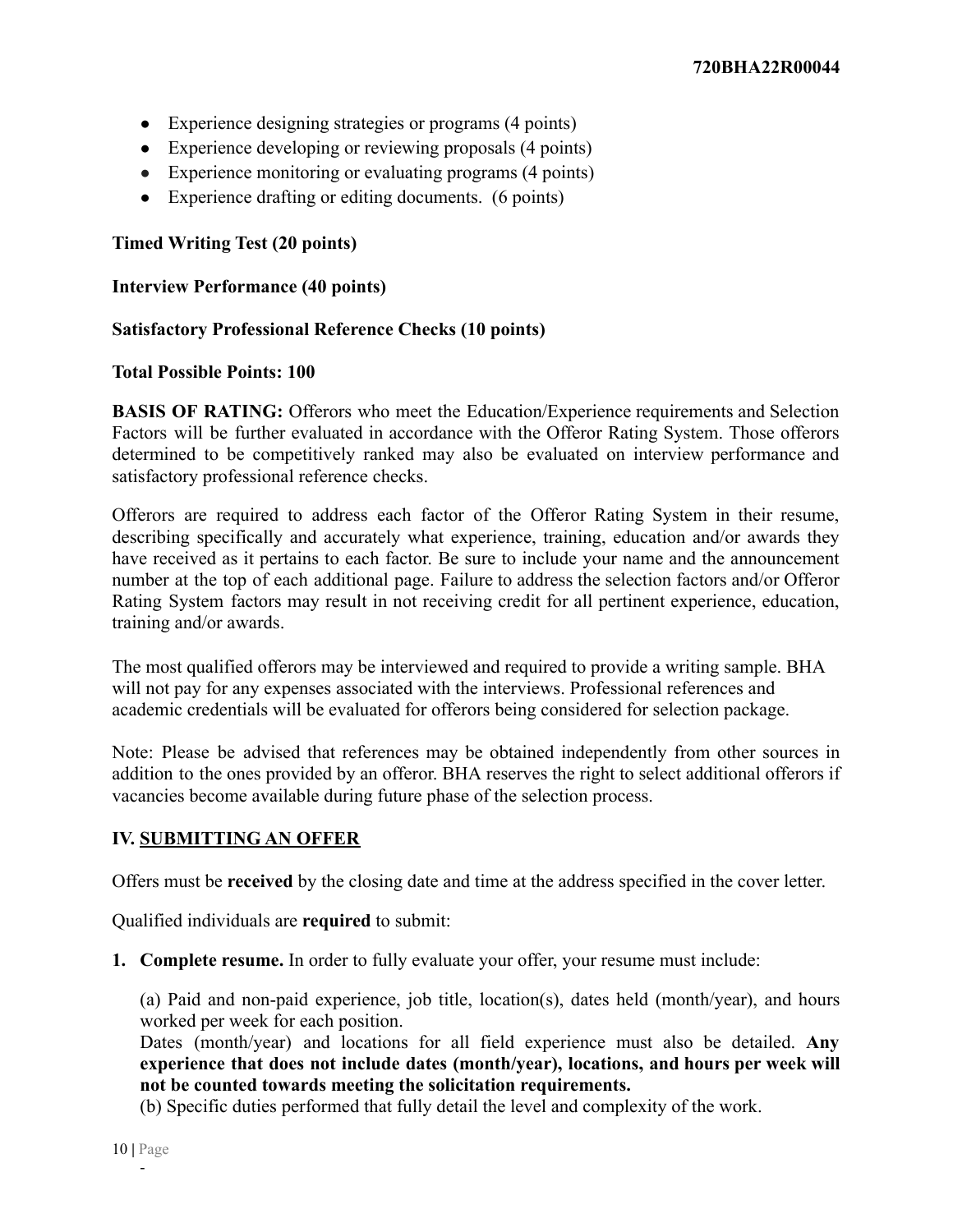(c) Education and any other qualifications including job-related training courses, job-related skills, or job-related honors, awards or accomplishments. Failure to identify an academic discipline will result in disqualification.

(d) U.S. Citizenship

(e) **Optional:** How did you hear about this opportunity? (SAM.gov, BHA Jobs, Career Fair, etc.).

Your resume must contain sufficient information to make a valid determination that you fully meet the experience requirements as stated in this solicitation. This information must be clearly identified in your resume. Failure to provide information sufficient to determine your qualifications for the position will result in loss of full consideration.

**2. USPSC Offeror form AID 309-2**. Offerors are required to complete sections A through I. This form must be physically signed. Electronic signatures will not be accepted. AID 309-2 is available at http://www.usaid.gov/forms.

Additional documents submitted will not be accepted.

By submitting your offer materials, you certify that all of the information on and attached to the offer is true, correct, complete, and made in good faith. You agree to allow all information on and attached to the offer to be investigated. False or fraudulent information on or attached to your offer may result in you being eliminated from consideration for this position, or being terminated after award, and may be punishable by fine or imprisonment.

To ensure consideration of offers for the intended position, please reference the solicitation number on your offer, and as the subject line in any email.

#### **DOCUMENT SUBMITTALS**

**Via email: [BHA.AfricaRecruitment@usaid.gov](mailto:BHA.AfricaRecruitment@usaid.gov)** 

**NOTE:** If the full security application package is not submitted within 30 days after the Office of Security determines eligibility, the offer may be rescinded. If a Secret security clearance is not obtained within nine months after offer acceptance, the offer may be rescinded. If Top Secret is required, and clearance is not obtained within nine months after award, USAID may terminate the contract at the convenience of the government. If Sensitive Compartmented Information (SCI) access is not obtained within nine months after Top Secret clearance is granted, USAID may terminate the contract at the convenience of the government.

**NOTE:** If the full medical clearance package is not submitted within two months after offer acceptance, the offer may be rescinded. If a Department of State medical clearance is not obtained; the offer may be rescinded.

## **NOTE REGARDING GOVERNMENT OBLIGATIONS FOR THIS SOLICITATION**

This solicitation in no way obligates USAID to award a PSC contract, nor does it commit USAID to pay any cost incurred in the preparation and submission of the offer.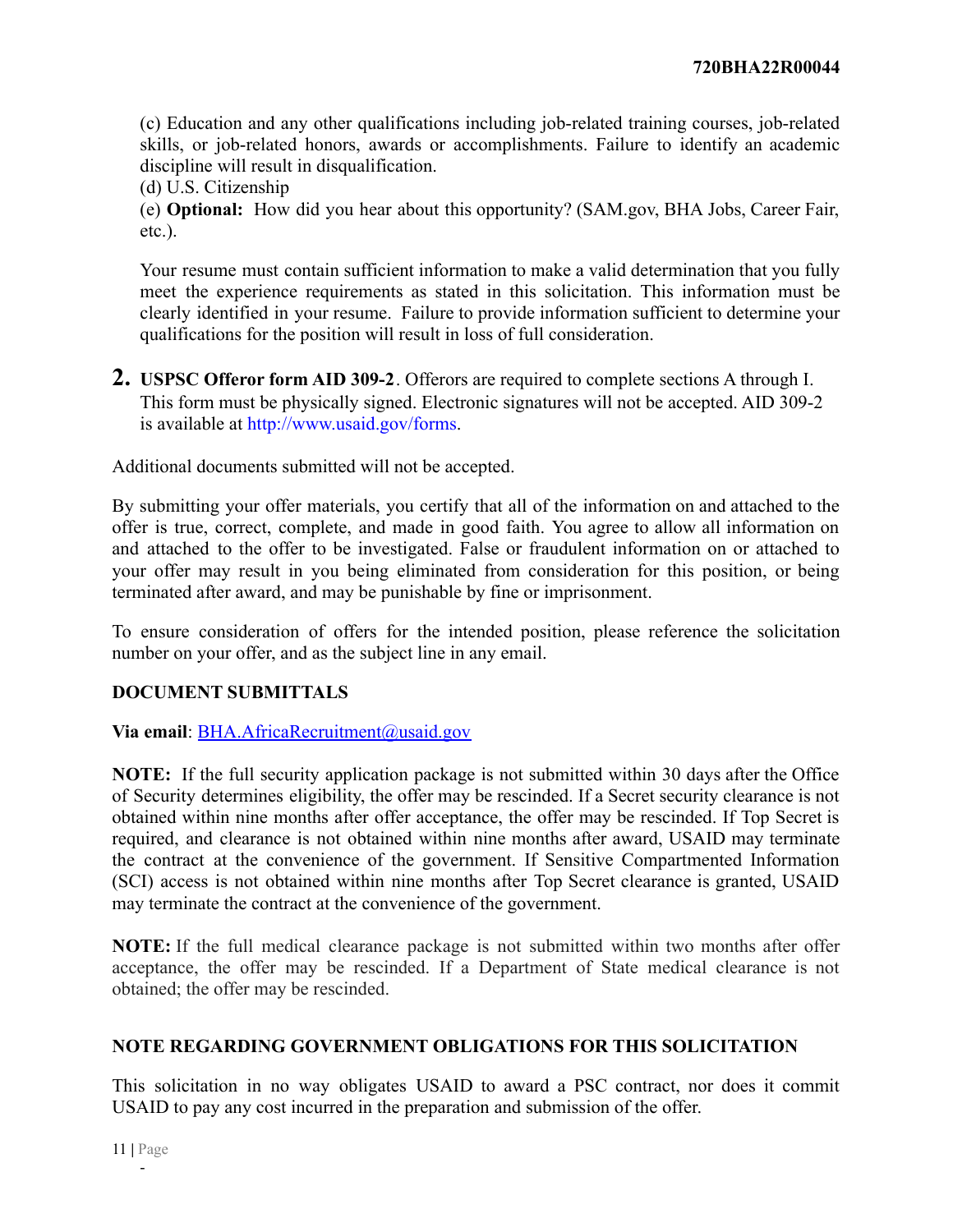## **NOTE: REGARDING ADEQUATE SAFETY PROTOCOLS FOR FEDERAL CONTRACTORS**

Ensuring Adequate COVID Safety Protocols for Federal Contractors, dated September 9, 2021 (published in the Federal Register on September 14, 2021, 86 FR 50985). (c) Personal Services Contracts with individuals. As a matter of policy, the contractor must comply with the USAID's guidance applicable to direct-hire federal employees.

## **NOTE REGARDING UNIQUE ENTITY IDENTIFIER (UEI) NUMBERS AND THE SYSTEM FOR AWARD MANAGEMENT**

All USPSCs with a place of performance in the United States are required to have a Unique Entity Identifier (UEI) number and be registered in the System for Award Management (SAM) database prior to receiving an offer. You will be disqualified if you either fail to comply with this requirement or if your name appears on the excluded parties list. The selectee will be provided with guidance regarding this registration.

**NOTE:** Registration for a UEI number is **FREE**.

For general information about UEI Numbers, please refer to Federal Acquisition Regulation (FAR) Clause 52.204-6, Unique Entity Identifier at https://www.acquisition.gov/far/part-52#FAR 52 204 and FAR 52.204-6, System for Award Management at [https://www.acquisition.gov/far/part-52#FAR\\_52\\_204](https://www.acquisition.gov/far/part-52#FAR_52_204) or [www.sam.gov](http://www.sam.gov/).

## **V. LIST OF REQUIRED FORMS PRIOR TO AWARD**

The CO will provide instructions about how to complete and submit the following forms after an offeror is selected for the contract award.

Forms outlined below can be found at: <http://www.usaid.gov/forms/> or at <http://www.forms.gov/bgfPortal/main.do>

- **1.** Resume.
- **2.** USPSC Offeror Form (AID 309-2)
- **3.** Medical History and Examination Form (DS-6561). \*\*
- **4.** Questionnaire for Sensitive Positions (for National Security) (SF-86), or \*\*
- **5.** Questionnaire for Non-Sensitive Positions (SF-85). \*\*
- **6.** Finger Print Card (FD-258). \*\*
- **7.** Employment Eligibility Verification (I-9 Form). \*\*

\*\* Forms 3 through 7 shall be completed **ONLY** upon the advice of the Contracting Officer that an offeror is the successful candidate for the job.

#### **VI. BENEFITS AND ALLOWANCES**

As a matter of policy, and as appropriate, a USPSC is normally authorized the following benefits and allowances: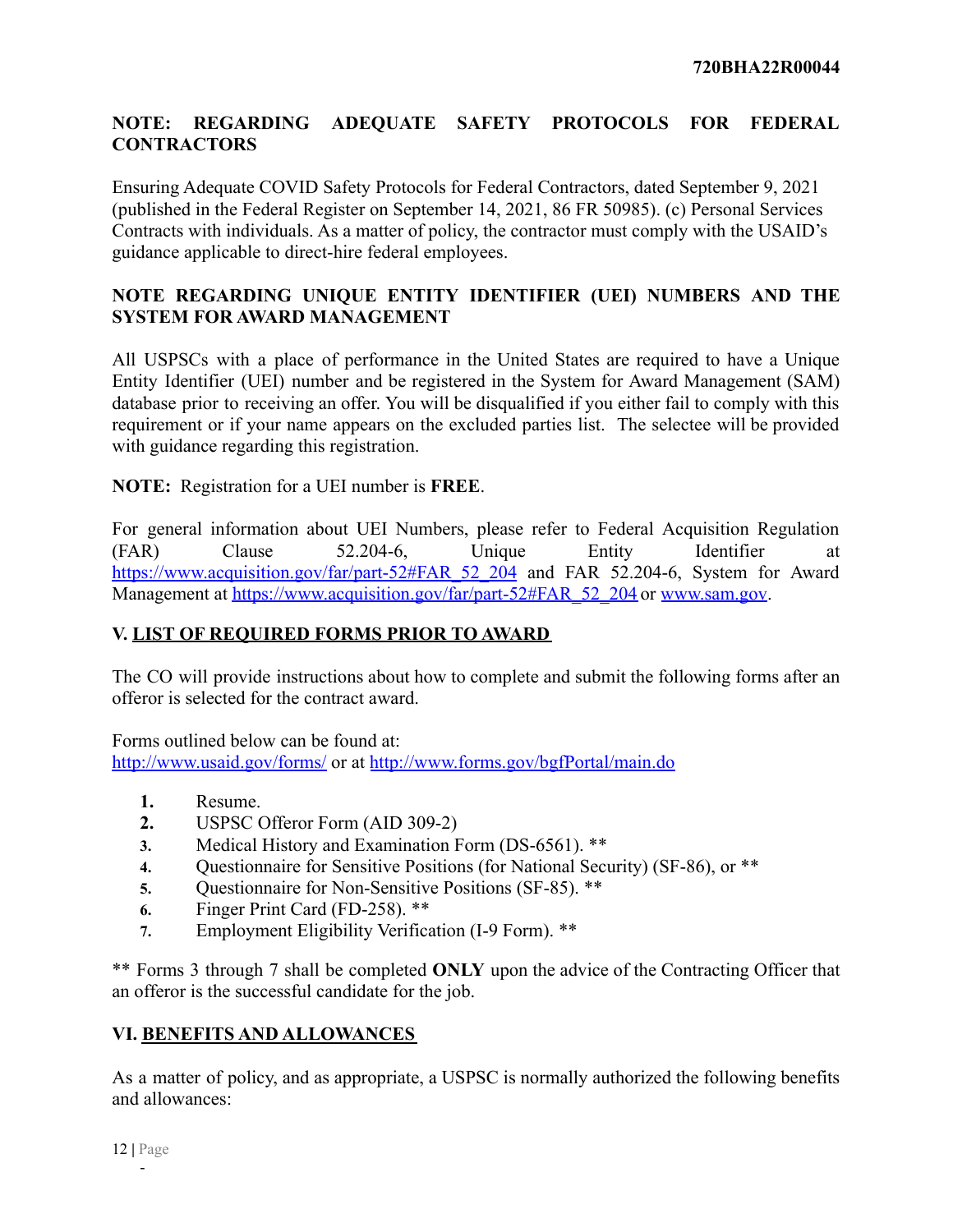## 1. BENEFITS:

- (a) Employer's FICA Contribution
- (b) Contribution toward Health & Life Insurance
- (c) Pay Comparability Adjustment
- (d) Annual Increase (pending a satisfactory performance evaluation)
- (e) Eligibility for Worker's Compensation
- (f) Annual and Sick Leave

2. ALLOWANCES

Section numbers refer to rules from the Department of State Standardized Regulations (Government Civilians Foreign Areas), available at [https://aoprals.state.gov/content.asp?content\\_id=282&menu\\_id=101](https://aoprals.state.gov/content.asp?content_id=282&menu_id=101)

- (a) Temporary Lodging Allowance (Section 120).
- (b) Living Quarters Allowance (Section 130).
- (c) Post Allowance (Section 220).
- (d) Supplemental Post Allowance (Section 230).
- (e) Separate Maintenance Allowance (Section 260).
- (f) Education Allowance (Section 270).
- (g) Education Travel (Section 280).
- (h) Post Differential (Chapter 500).
- (i) Payments during Evacuation/Authorized Departure (Section 600), and
- (j) Danger Pay (Section 650).

NOTE: Family members of USPSC's seeking employment in the local economy overseas need to be aware of the work permit regulations in the host country.

If a country does not have a bi-lateral work agreement with the U.S. Government, USPSCs must seek Chief of Mission and Contracting Office approval to seek employment in the local economy; approval is not guaranteed.

## **VII. TAXES**

USPSCs are required to pay Federal income taxes, FICA, Medicare and applicable State Income taxes.

## **VIII. USAID REGULATIONS, POLICIES AND CONTRACT CLAUSES PERTAINING TO PSCs**

USAID regulations and policies governing USPSC awards are available at these sources:

1. **USAID Acquisition Regulation (AIDAR), Appendix D,** "Direct USAID Contracts with a U.S. Citizen or a U.S. Resident Alien for Personal Services Abroad," including **contract clause "General Provisions,"** available at

https://www.usaid.gov/sites/default/files/documents/1868/aidar\_0.pdf.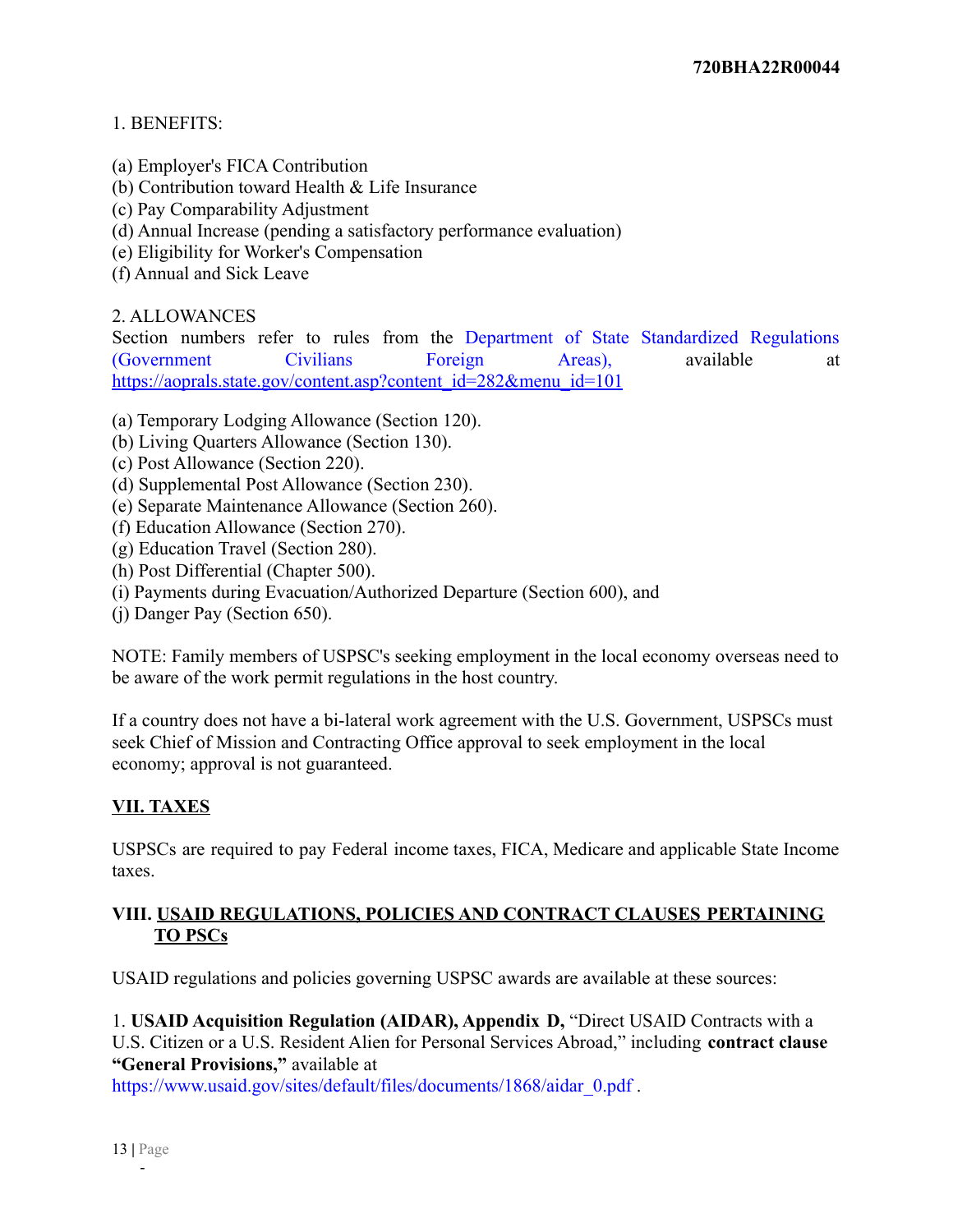ADS 309 – Personal Services Contracts can be found at: <https://www.usaid.gov/sites/default/files/documents/1868/309.pdf>

#### 2. **Contract Cover Page** form **AID 309-1** available at https://www.usaid.gov/forms . **Five Year Table – Regional Humanitarian Program Officer**

| <b>ITEM NO</b> | SUPPLIES/SERVICES (DESCRIPTION)                                                     | <b>QUANTIT</b>      | <b>UNIT</b> | <b>UNIT</b>         | <b>AMOUNT</b> |
|----------------|-------------------------------------------------------------------------------------|---------------------|-------------|---------------------|---------------|
| (A)            | (B)                                                                                 | Y                   | (D)         | <b>PRICE</b>        | (F)           |
| 0001           | <b>Base Year 1 - Compensation, Fringe Benefits</b>                                  | (C)<br>$\mathbf{1}$ | LOT         | (E)<br>$\mathbb{S}$ | \$            |
|                | and Other Direct Costs (ODCs)                                                       |                     |             |                     |               |
|                | - Award Type: Cost                                                                  |                     |             |                     |               |
|                | - Product Service Code: 497                                                         |                     |             |                     |               |
|                | - Accounting Info: [Insert from Phoenix]                                            |                     |             |                     |               |
| 0002           | <b>Base Year 2 - Compensation, Fringe Benefits</b>                                  | $\mathbf{1}$        | LOT         | $\mathbb{S}$        | $\mathsf{\$}$ |
|                | and Other Direct Costs (ODCs)                                                       |                     |             |                     |               |
|                | - Award Type: Cost                                                                  |                     |             |                     |               |
|                | - Product Service Code: 497                                                         |                     |             |                     |               |
|                | - Accounting Info: [Insert from Phoenix]                                            |                     |             |                     |               |
| 0003           | <b>Base Year 3 - Compensation, Fringe Benefits</b>                                  | $\overline{1}$      | LOT         | $\mathbb{S}$        | \$            |
|                | and Other Direct Costs (ODCs)                                                       |                     |             |                     |               |
|                | - Award Type: Cost<br>- Product Service Code: 497                                   |                     |             |                     |               |
|                |                                                                                     |                     |             |                     |               |
| 0004           | - Accounting Info: [Insert from Phoenix]                                            | $\mathbf{1}$        | LOT         | $\mathbb{S}$        | \$            |
|                | <b>Base Year 4 - Compensation, Fringe Benefits</b><br>and Other Direct Costs (ODCs) |                     |             |                     |               |
|                | - Award Type: Cost                                                                  |                     |             |                     |               |
|                | - Product Service Code: 497                                                         |                     |             |                     |               |
|                | - Accounting Info: [Insert from Phoenix]                                            |                     |             |                     |               |
| 0005           | <b>Base Year 5 - Compensation, Fringe Benefits</b>                                  | $\mathbf{1}$        | LOT         | $\mathsf{\$}$       | \$            |
|                | and Other Direct Costs (ODCs)                                                       |                     |             |                     |               |
|                | - Award Type: Cost                                                                  |                     |             |                     |               |
|                | - Product Service Code: 497                                                         |                     |             |                     |               |
|                | - Accounting Info: [Insert from Phoenix]                                            |                     |             |                     |               |

3. Acquisition and Assistance Policy Directives/Contract Information Bulletins (**AAPDs/CIBs**) for Personal Services Contracts with Individuals available at http://www.usaid.gov/work-usaid/aapds-cibs .

#### **AAPD 06-10 – PSC Medical Expense Payment Responsibility**

AAPD No. 06-10 is hereby incorporated as Attachment 1 to the solicitation.

# **AAPD 21-05 – Revised and Expanded Fringe Benefits for U.S. Personal Services Contractors**

AAPD No. 21-05 is hereby incorporated as Attachment 2 to the solicitation.

#### **AAPD 18-02 Revised - Medical Evacuation (MEDEVAC) Services**

AAPD No. 18-02 is hereby incorporated as Attachment 3 to the solicitation.

## **FAR 52.222-50 – Revised Combating Trafficking in Persons**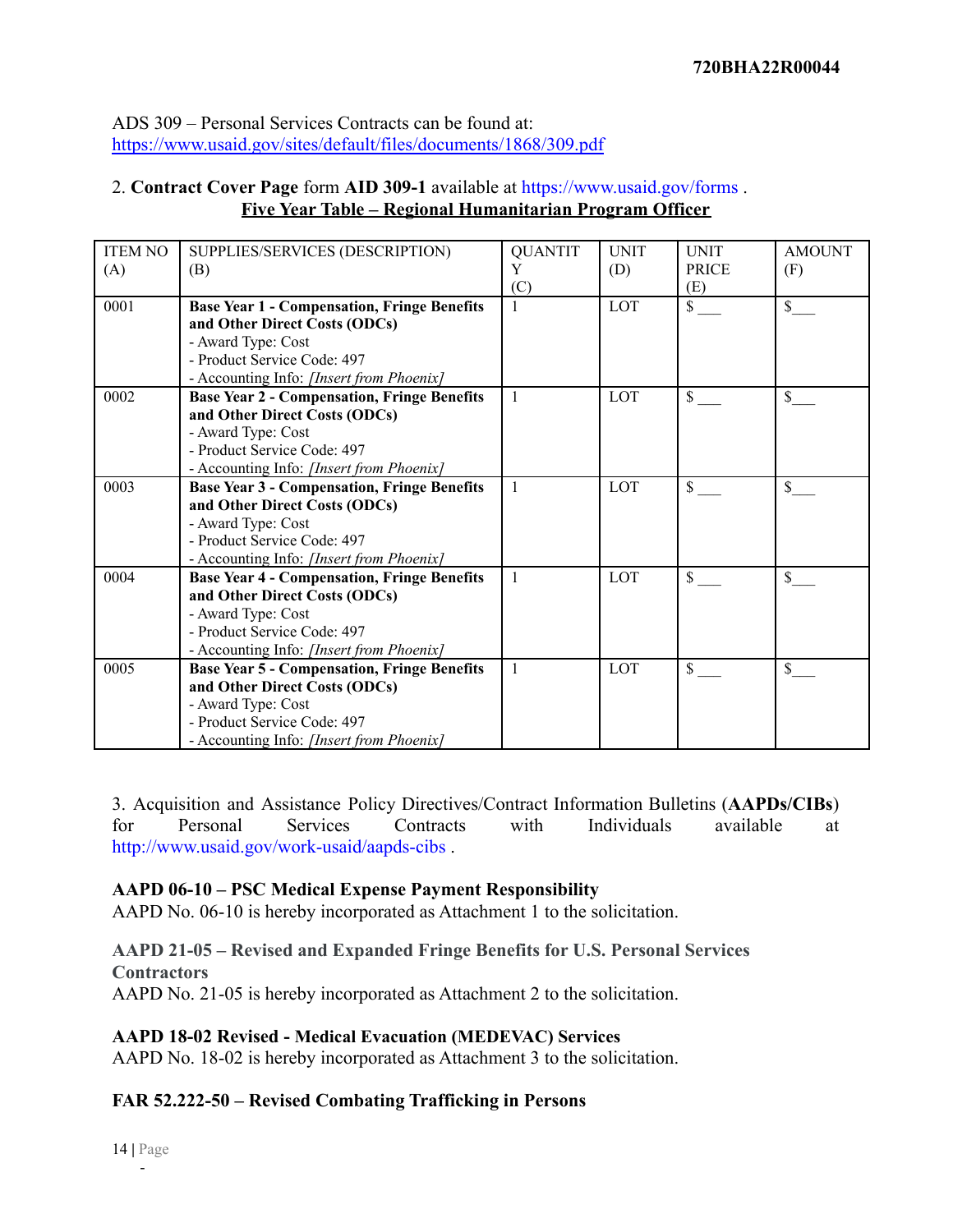FAR Clause 52.222-50 is hereby incorporated as Attachment 4 to the solicitation.

**FAR 52.223-99—Ensuring Adequate COVID-19 Safety Protocols for Federal Contractors** FAR Clause 52.223-99 is hereby incorporated as Attachment 5 to the solicitation.

4. **Ethical Conduct.** By the acceptance of a USAID personal services contract as an individual, the contractor will be acknowledging receipt of the "**Standards of Ethical Conduct for Employees of the Executive Branch,**" available from the U.S. Office of Government Ethics, in accordance with **General Provision 2** and **5 CFR 2635**. See https://www.oge.gov/web/oge.nsf/OGE%20Regulations .

ALL QUALIFIED OFFERORS WILL BE CONSIDERED REGARDLESS OF AGE, RACE, COLOR, SEX, CREED, NATIONAL ORIGIN, LAWFUL POLITICAL AFFILIATION, NON-DISQUALIFYING DISABILITY, MARITAL STATUS, SEXUAL ORIENTATION, AFFILIATION WITH AN EMPLOYEE ORGANIZATION, OR OTHER NON-MERIT FACTOR.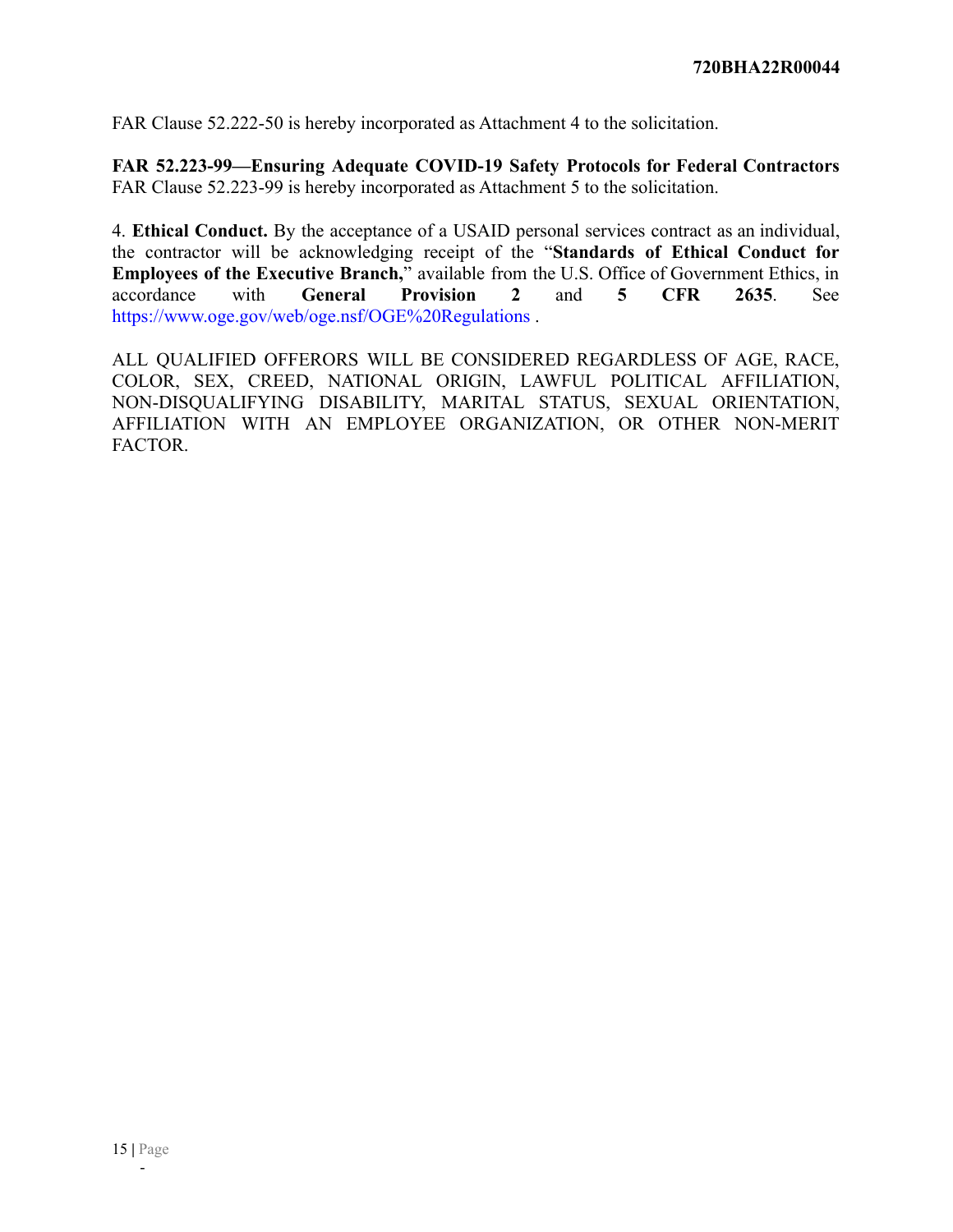## **ATTACHMENT 1**

## **USPSC PROVISION "MEDICAL EXPENSE PAYMENT RESPONSIBILITY (OCTOBER 2006)**

#### **MEDICAL EXPENSE PAYMENT RESPONSIBILITY (OCTOBER 2006)**

(a) Definitions. Terms used in this General Provision are defined in 16 FAM 116 (available at [http://www.foia.state.gov/REGS/fams.asp?level=2&id=59&fam=0\)](http://www.foia.state.gov/REGS/fams.asp?level=2&id=59&fam=0). Note: personal services contractors are not eligible to participate in the Federal Employees Health Programs.

(b) The regulations in the Foreign Affairs Manual, Volume 16, Chapter 520 (16 FAM 520), Responsibility for Payment of Medical Expenses, apply to this contract, except as stated below. The contractor and each eligible family member are strongly encouraged to obtain health insurance that covers this assignment. Nothing in this provision supersedes or contradicts any other term or provision in this contract that pertains to insurance or medical costs, except that section (e) supplements General Provision 25. "MEDICAL EVACUATION (MEDEVAC) SERVICES."

(c) When the contractor or eligible family member is covered by health insurance, that insurance is the primary payer for medical services provided to that contractor or eligible family member(s) both in the United States and abroad. The primary insurer's liability is determined by the terms, conditions, limitations, and exclusions of the insurance policy. When the contractor or eligible family member is not covered by health insurance, the contractor is the primary payer for the total amount of medical costs incurred and the U.S. Government has no payment obligation (see paragraph (f) of this provision).

(d) USAID serves as a secondary payer for medical expenses of the contractor and eligible family members who are covered by health insurance, where the following conditions are met:

(1) The illness, injury, or medical condition giving rise to the expense is incurred, caused, or materially aggravated while the eligible individual is stationed or assigned abroad;

(2) The illness, injury, or medical condition giving rise to the expense required or requires hospitalization and the expense is directly related to the treatment of such illness, injury, or medical condition, including obstetrical care; and

(3) The Office of Medical Services (M/MED) or a Foreign Service medical provider (FSMP) determines that the treatment is appropriate for, and directly related to, the illness, injury, or medical condition.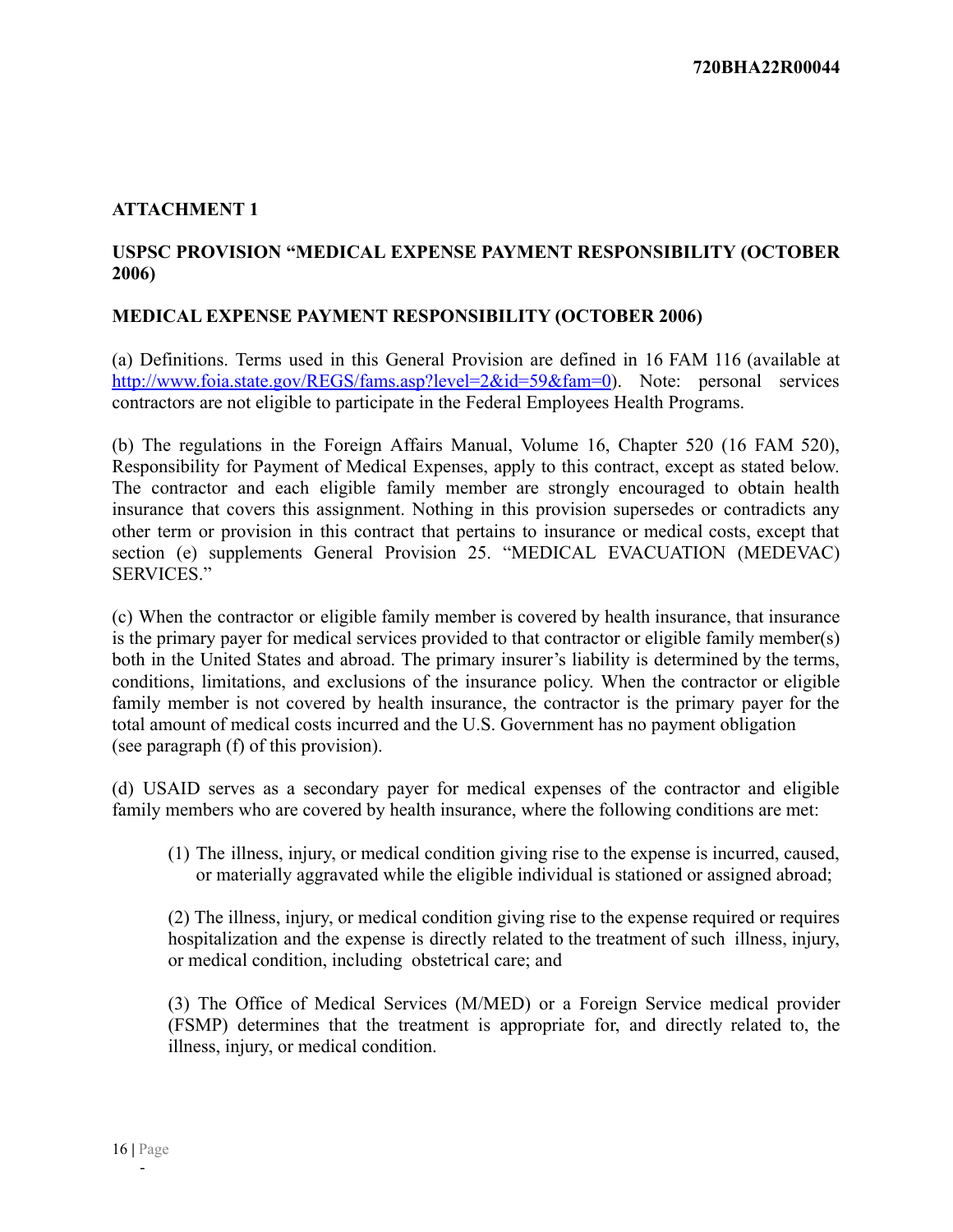(e) The Mission Director may, on the advice of M/MED or an FSMP at post, authorize medical travel for the contractor or an eligible family member in accordance with the General Provision 10, Travel and Transportation AAPD 06-10 PSC Medical Expense Payment Responsibility 6 Expenses (July 1993), section (i) entitled "Emergency and Irregular Travel and Transportation." In the event of a medical emergency, when time does not permit consultation, the Mission Director may issue a Travel Authorization Form or Medical Services Authorization Form DS-3067, provided that the FSMP or Post Medical Advisor (PMA) is notified as soon as possible following such an issuance. The contractor must promptly file a claim with his or her medevac insurance provider and repay to USAID any amount the medevac insurer pays for medical travel, up to the amount USAID paid under this section. The contractor must repay USAID for medical costs paid by the medevac insurer in accordance with sections (f) and (g) below. In order for medical travel to be an allowable cost under General Provision 10, the contractor must provide USAID written evidence that medevac insurance does not cover these medical travel costs.

(f) If the contractor or eligible family member is not covered by primary health insurance, the contractor is the primary payer for the total amount of medical costs incurred. In the event of a medical emergency, the Medical and Health Program may authorize issuance of Form DS-3067, Authorization for Medical Services for Employees and/or Dependents, to secure admission to a hospital located abroad for the uninsured contractor or eligible family member.

In that case, the contractor will be required to reimburse USAID in full for funds advanced by USAID pursuant to the issuance of the authorization. The contractor may reimburse USAID directly or USAID may offset the cost from the contractor's invoice payments under this contract, any other contract the individual has with the U.S. Government, or through any other available debt collection mechanism.

(g) When USAID pays medical expenses (e.g., pursuant to Form DS-3067, Authorization for Medical Services for Employees and/or Dependents), repayment must be made to USAID either by insurance payment or directly by the contractor, except for the amount of such expenses USAID is obligated to pay under this provision. The Contracting Officer will determine the repayment amount in accordance with the terms of this provision and the policies and procedures for employees contained in 16 FAM 521. When USAID pays the medical expenses, including medical travel costs (see section (e) above), of an individual (either the contractor or an eligible family member) who is covered by insurance, that individual promptly must claim his or her benefits under any applicable insurance policy or policies. As soon as the individual receives the insurance payment, the contractor must reimburse USAID for the full amount that USAID paid on the individual's behalf or the repayment amount determined by the Contracting Officer in accordance with this paragraph, whichever is less. If an individual is not covered by insurance, the contractor must reimburse USAID for the entire amount of all medical expenses and any travel costs the contractor receives from his/her medevac provider.

(h) In the event that the contractor or eligible family member fails to recover insurance payments or transfer the amount of such payments to USAID within 90 days, USAID will take appropriate action to collect the payments due, unless such failure is for reasons beyond the control of the USPSC/dependent. (i) Before departing post or terminating the contract, the contractor must settle all medical expense and medical travel costs. If the contractor is insured, he or she must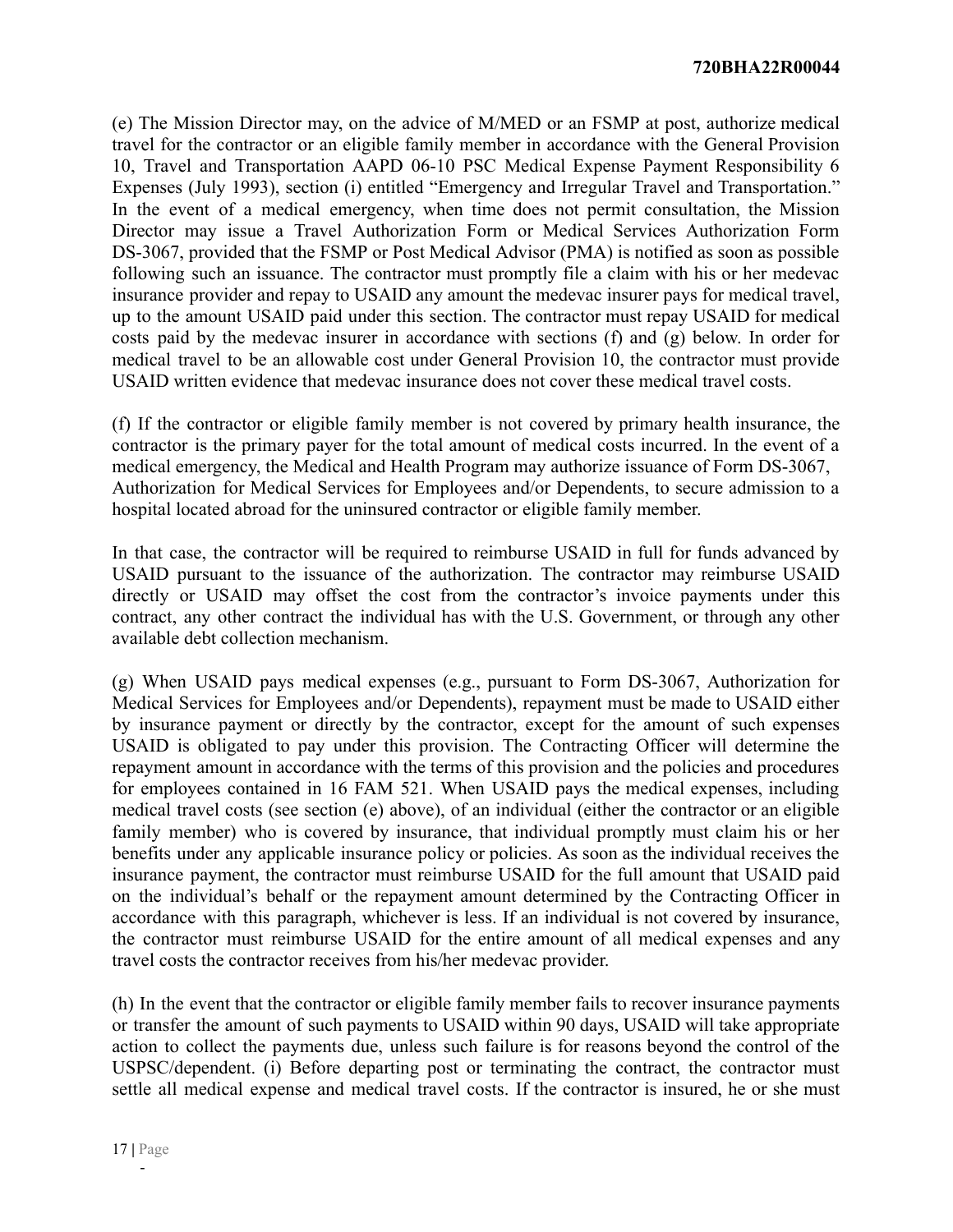provide proof to the Contracting AAPD 06-10 PSC Medical Expense Payment Responsibility 7 Officer that those insurance claims have been submitted to the insurance carrier(s) and sign a repayment agreement to repay to USAID any amounts paid by the insurance carrier(s).

[End of Provision]

### **ATTACHMENT 2**

## **GP. 5 Leave and Holidays (NOV 2021) (Pursuant to class deviation #M/OAA-DEV-AIDAR-22-1-c)**

#### **(a) Annual Leave**

- (1) The contractor is not entitled to annual leave if the period of performance of this contract is 90 days or less. If the contract period of performance is more than 90 days, the contractor shall earn annual leave as of the start date of the contract period of performance as specified in paragraph (a)(2) below.
	- (i) If the contract period of performance is ninety (90) calendar days or more, and the contractor's performance is continuous for the contract period of performance, the contractor is entitled to accrue annual leave as of the start date of the contract.
	- (ii) If the contract period of performance is ninety (90) calendar days or more, and the contractor's performance is not continuous during the contract period of performance, the contractor is entitled to accrue annual leave only for each instance of continuous performance of ninety (90) calendar days or more.
	- (iii) If the contract period of performance is less than ninety (90) calendar days, the contractor is not entitled to accrue annual leave.

(2) The rate at which the contractor will accrue annual leave is based on the contractor's time in service according to the table of this paragraph (a)(2). The accrual rates are based on a full-time, 40-hour workweek, which will be prorated if the contract provides for a shorter workweek:

| Time in Service              | Annual Leave (AL) Accrual Calculation                                                                              |
|------------------------------|--------------------------------------------------------------------------------------------------------------------|
| $\vert$ 0 to 3 years         | Four hours of leave for each two week period                                                                       |
| over 3, and up to $15$ years | Six hours of AL for each two week period<br>(including 10 hours AL for the final pay<br>period of a calendar year) |
| $\sqrt{ }$ over 15 years     | Eight hours of AL for each two week period                                                                         |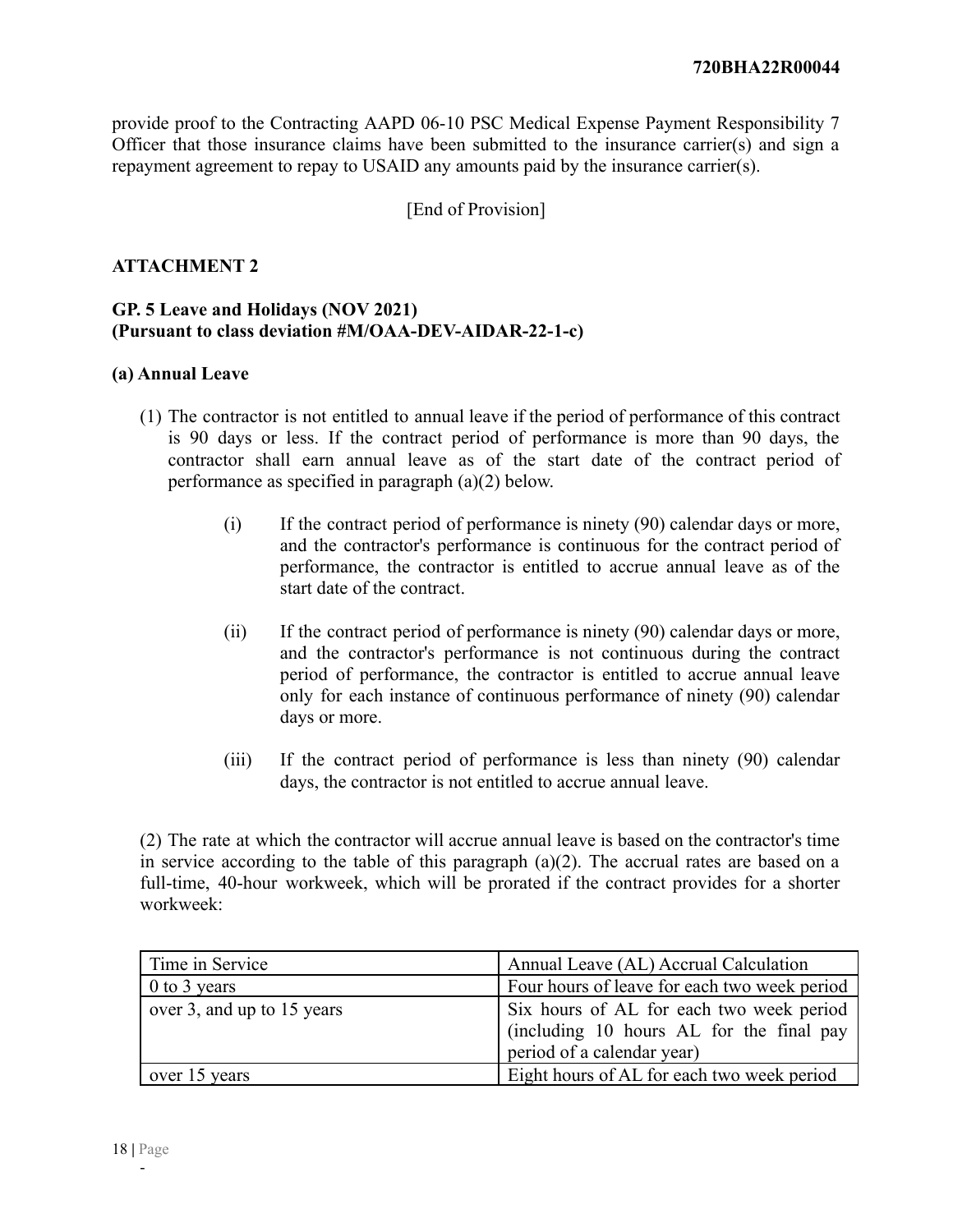(i) USAID will calculate the time in service based on all the previous service performed by the contractor as—:

(A) An individual personal services contractor with USAID for any duration covered by Sec. 636(a)(3) of the FAA or other statutory authority applicable to USAID; and/or

(B) A former U.S. Government (USG) direct-hire civilian employee; and/or

(C) An honorable active duty member of the uniformed services based on the definition in 5 U.S.C. 2101(3).

(ii) In addition to the information certified by the contractor in their Offeror Information form, the contracting officer may require the contractor to furnish copies of previously executed contracts, and/or other evidence of previous service (*e.g.,* SF 50, DD Form 214 or 215) to conduct the due diligence necessary to verify creditable previous service.

(3) Annual Leave is provided under this contract primarily for the purposes of providing the contractor necessary rest and recreation during the period of performance. The contractor, in consultation with the Supervisor, must develop an annual leave schedule early in the period of performance, taking into consideration the requirements of the position, the contractor's preference, and other factors. The maximum amount of annual leave that the contractor can carry over from one leave year to the next is limited to 240 hours. The contractor's unused annual leave balance in excess of the 240 hour maximum at the end of the last pay period of each leave year will be forfeited, unless the requirements of the position precluded the contractor from taking such leave. The contractor may be authorized to restore annual leave for exceptional circumstances beyond the control of the contractor. The restoration of annual leave may be approved only by the USAID Administrator, cognizant Assistant Administrator or Head of an Independent Office reporting directly to the USAID Administrator, and cannot be delegated further. Annual leave restored must be scheduled and used no later than the earlier of either—

(i) The end of the leave year two years after the date fixed by the approving official as the termination date of the exceptional circumstances beyond the contractor's control, which resulted in the forfeiture; or

(ii) The end of the contract.

(4) The contractor must use all accrued annual leave during the period of performance. At the end of the contract, the contractor will forfeit any unused annual leave except where the requirements of the position precluded the contractor from taking annual leave. In this case, the contracting officer may authorize the following:

(i) The contractor to take annual leave during the concluding weeks of the contract, not to exceed the period of performance; or (ii) Payment of a lump-sum for annual leave not taken based on a signed, written determination and findings (D&F) from the contractor's supervisor. The D&F must set out the facts and circumstances that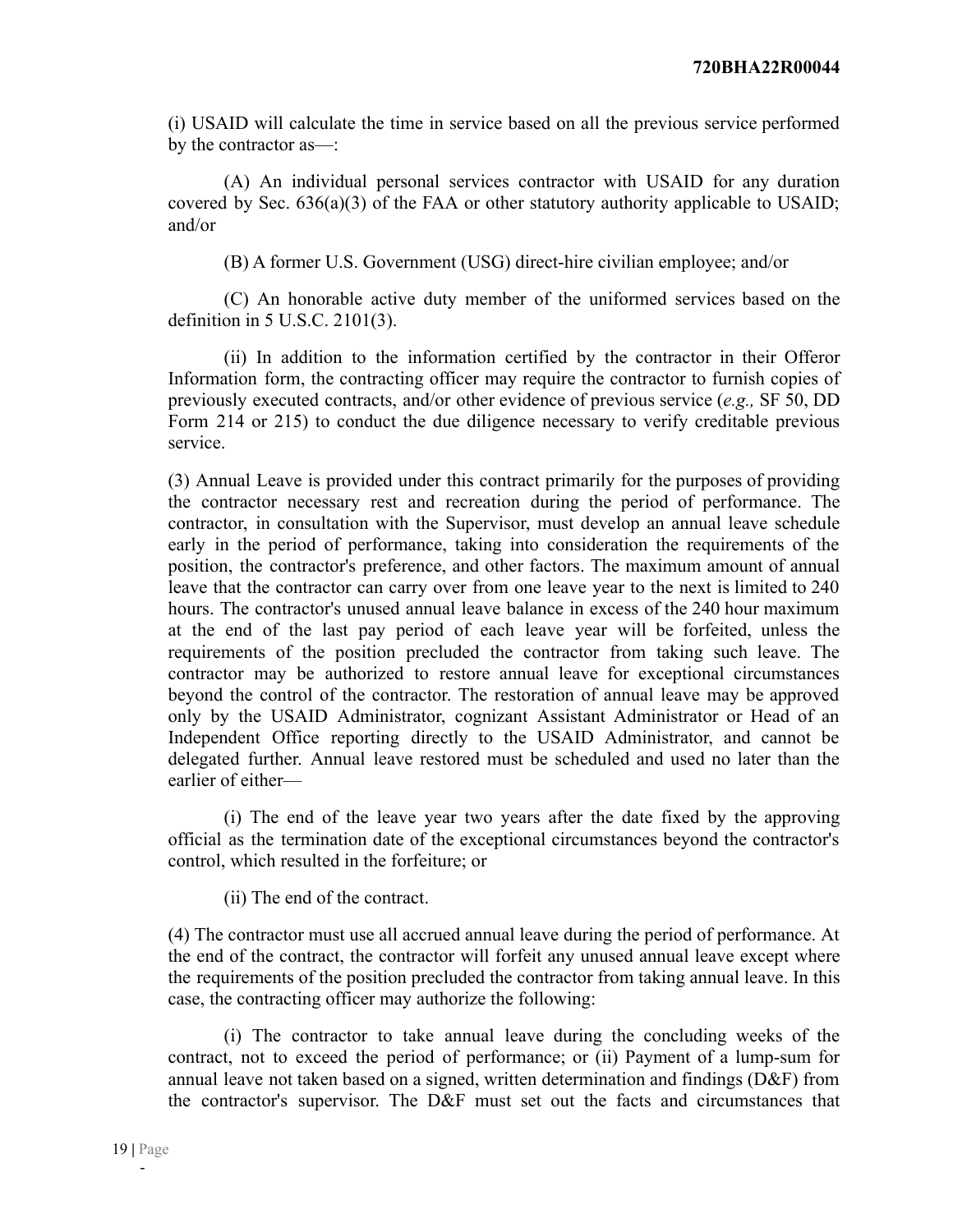prevented the contractor from taking annual leave, and the contracting officer must find that the contractor did not cause, or have the ability to control, such facts and circumstances. This lump-sum payment must not exceed the number of days the contractor could have accrued during a twelve (12)-month period based on the contractor's accrual rate.

(5) The contractor may be granted advanced annual leave by the contracting officer when circumstances warrant. Advanced leave must be approved by the Mission Director, cognizant Assistant Administrator, or Head of an Independent Office reporting directly to the Administrator, as appropriate. In no case may the contracting officer grant advanced annual leave in excess of the amount the contractor can accrue in a twelve (12)-month period or over the life of the contract, whichever is less. At the end of the period of performance or at termination, the contractor must reimburse USAID for any outstanding balance of advanced annual leave provided to the contractor under the contract.

**(b) Sick Leave.** The contractor may use sick leave on the same basis and for the same purposes as USAID direct-hire employees. The contractor will accrue sick leave at a rate not to exceed four (4) hours every two (2) weeks for a maximum of thirteen (13) work-days per year based on a full-time, 40-hour workweek, and the rate of accrual will be prorated if the contract provides for a shorter workweek. The contractor may carry over unused sick leave from year to year under the same contract, and to a new follow-on contract for the same work at the same place of performance. The contractor is not authorized to carry over sick leave to a new contract for a different position or at a different location. The contractor will not be compensated for unused sick leave at the completion of this contract.

*(c) Home Leave.* (1) The contractor may be granted home leave to be taken only in the U.S., its commonwealth, possessions, or territories, in one continuous period, under the following conditions:

(i) The contractor must complete twenty-four (24) continuous months of service abroad under this contract, and must not have taken more than thirty (30) workdays leave (annual, sick, or LWOP) in the U.S., its commonwealths, possessions, or territories. The required service abroad will include the actual days in orientation in the U.S. (excluding any language training), travel time by the most direct route, and actual days abroad beginning on the date of arrival in the cooperating country. Any annual and sick leave taken abroad, excluding leave without pay (LWOP), will count toward the period of service abroad. Any days of annual and sick leave taken in the U.S., its commonwealths, possessions, or territories will not be counted toward the required twenty-four (24) months of service abroad.

(ii) The contractor must agree to return immediately after completing home leave to continue performance for an additional—

(A) Two (2) years, or

(B) Not less than one (1) year, if approved in writing by the Mission Director before the contractor departs on home leave.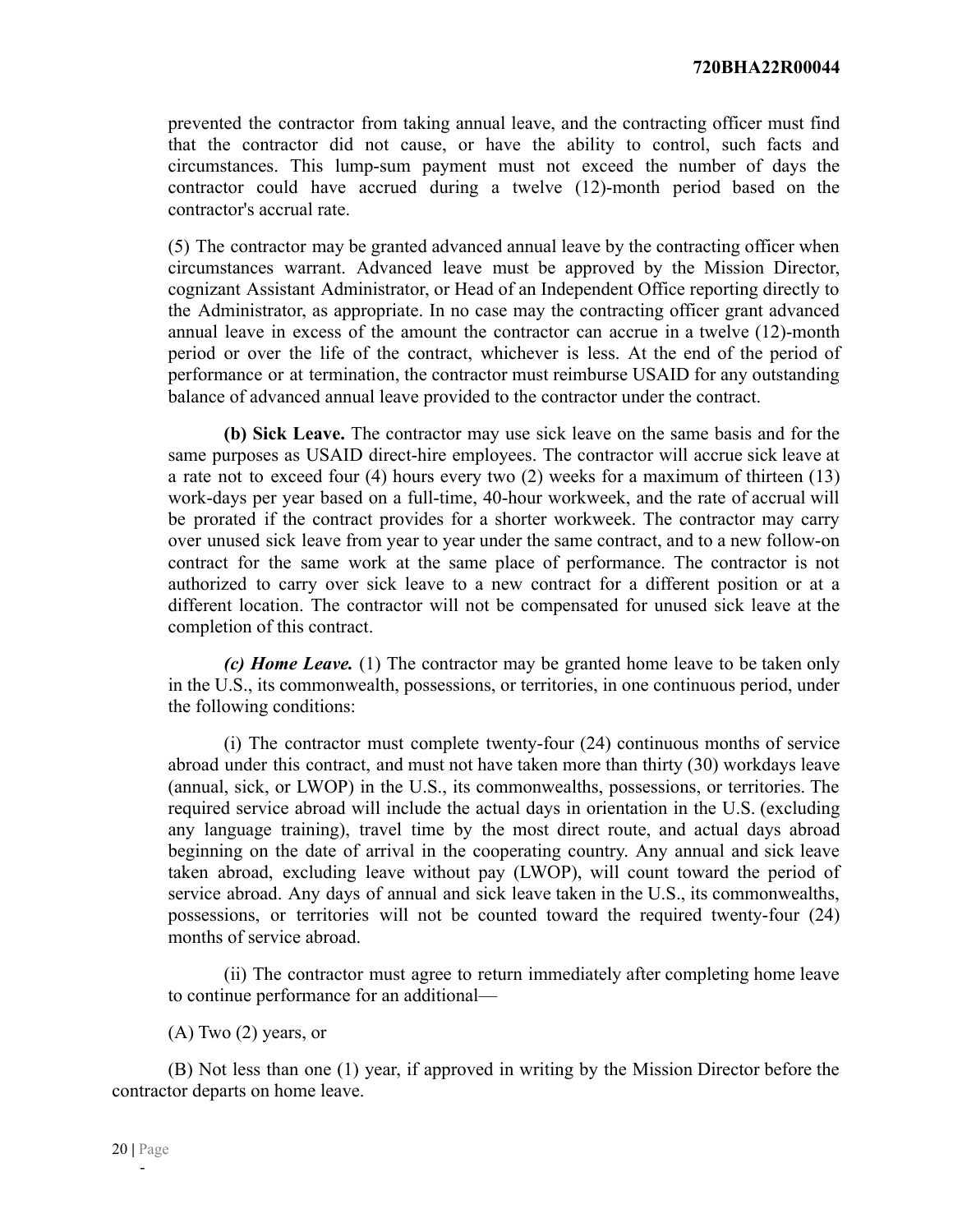(iii) If the contractor agrees to meet the conditions in paragraph  $(c)(1)(ii)$  of this clause above by returning to the same USAID Mission under this contract or a new contract, the contractor may be granted thirty (30) workdays of home leave.

(iv) If the contractor agrees to meet the continued performance conditions of paragraph (c)(1)(ii) of this clause and will be relocating to a different USAID Mission under a new USAID personal services contract immediately following the completion of home leave, the contractor may be granted twenty (20) workdays of home leave. USAID will provide the contractor these twenty days of home leave under this contract, not under the new contract.

(v) If home leave eligibility is based on paragraph  $(c)(1)(iv)$  of this clause, prior to departure on home leave, the contractor must submit to the contracting officer at the current Mission, a copy of the new contract with a special award condition in the contract Schedule indicating the contractor's obligation to fulfill the commitment for continued performance in accordance with paragraph  $(c)(1)(ii)$  of this clause.

(2) Notwithstanding the requirements in paragraph (c)(1) of this clause, the contractor may be granted advanced home leave subject to all of the following conditions:

(i) Granting of advanced home leave would serve in each case to advance the attainment of the objectives of this contract; and

(ii) The contractor has served at least eighteen (18) months abroad, as defined in paragraph (c)(4) of this clause, at the same USAID Mission under this contract, and has not taken more than 30 work days leave (annual, sick or LWOP) in the U.S.; and

(iii) The contractor agrees to return immediately to the same Mission to complete the time remaining to meet the twenty-four (24) month period of service required for home leave, which begins after the contractor returns from home leave, plus an additional—

(A) Two (2) years, or

(B) Not less than one (1) year, if approved by the Mission Director, under the current contract, or under a new contract for the same or similar services at the same Mission, before the contractor departs on home leave.

(3)(i) Home leave must be taken only in the U.S., its commonwealths, possessions, or territories. Any days spent in any other location will be charged to annual leave, or if the contractor does not have accrued annual leave to cover these days, the contractor will be placed on LWOP.

(ii) Travel time by the most direct route is authorized in addition to the home leave authorized under this "Leave and Holidays" clause. Salary during travel to and from the U.S. for home leave will be limited to the time required for travel by the most direct and expeditious route. Additional home leave travel requirements are included in the "Travel and Transportation Expenses" clause of this contract.

(iii) Except for reasons beyond the contractor's control as determined by the contracting officer, the contractor must return abroad immediately after home leave to fulfill the additional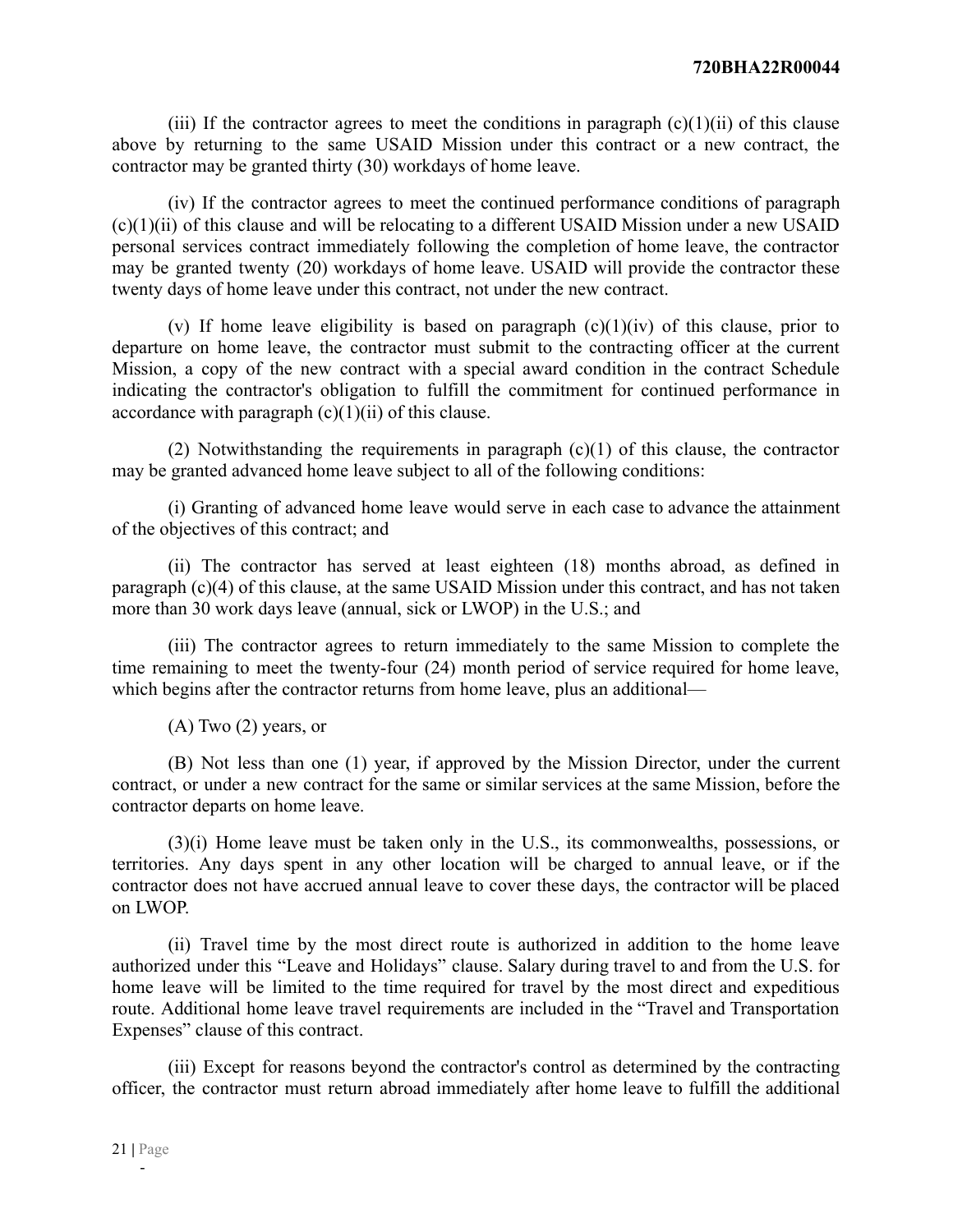required continued performance of services for any home leave provided under this contract, or else the contractor must reimburse USAID for the salary and benefits costs of home leave, travel and transportation, and any other payments related to home leave.

(iv) Unused home leave is not reimbursable under this contract.

(4) The contracting officer may authorize the contractor to spend no more than five (5) days in work status for consultation at USAID/Washington while on home leave in the U.S., before returning abroad. Consultation in excess of five (5) days or at locations other than USAID/Washington must be approved in advance by the Mission Director or the contracting officer.

**(d) Home Leave for Qualifying Posts***.* (1) If the contractor ordinarily qualifies for home leave and has completed a 12-month period at one of the USAID qualifying Missions, as announced by the Department of State or USAID, the contractor is entitled to ten (10) workdays of home leave in addition to the home leave the contractor is normally entitled to in accordance with paragraph (c) of this "Leave and Holidays" clause.

(2) There is no requirement that an eligible contractor take this additional home leave for qualifying Missions; it is for use at the contractor's option. If the contractor is eligible and elects to take such home leave, the contractor must take all ten (10) workdays at one time in the U.S. under the conditions described in paragraphs  $(c)(3)$  and  $(c)(4)$  of this clause. If the contractor is returning to the U.S. and not returning abroad to the same or different USAID Mission, the contractor is not eligible for home leave for qualifying Missions, and this paragraph (d) will not apply.

**(e) Holidays and Administrative Leave***.* The contractor is entitled to all holidays and administrative leave granted by USAID to U.S. direct-hire employees as announced by the Agency or Mission.

**(f) Military Leave.** Military leave of not more than 15 calendar days in any calendar year may be granted to a contractor who is a reservist of the U.S. Armed Forces. The contractor must provide advance notice of the pending military leave to the Contracting Officer or the Mission Director as soon as known. A copy of any such notice must be part of the contract file.

**(g) Leave Without Pay (LWOP).** LWOP may be granted only with the written approval of the Contracting Officer or Mission Director, unless a USPSC is requesting for such leave for family and leave purposes under paragraph (i) below.

**(h) Compensatory Time.** USAID may grant compensatory time off only with the written approval of the contracting officer or Mission Director in rare instances when it has been determined absolutely essential and consistent with the policies that apply to USAID U.S. direct hire employees. The contractor may use earned compensatory time off in accordance with policies that apply to USAID direct-hire employees.

## **(i) Family and Medical Leave (FML)**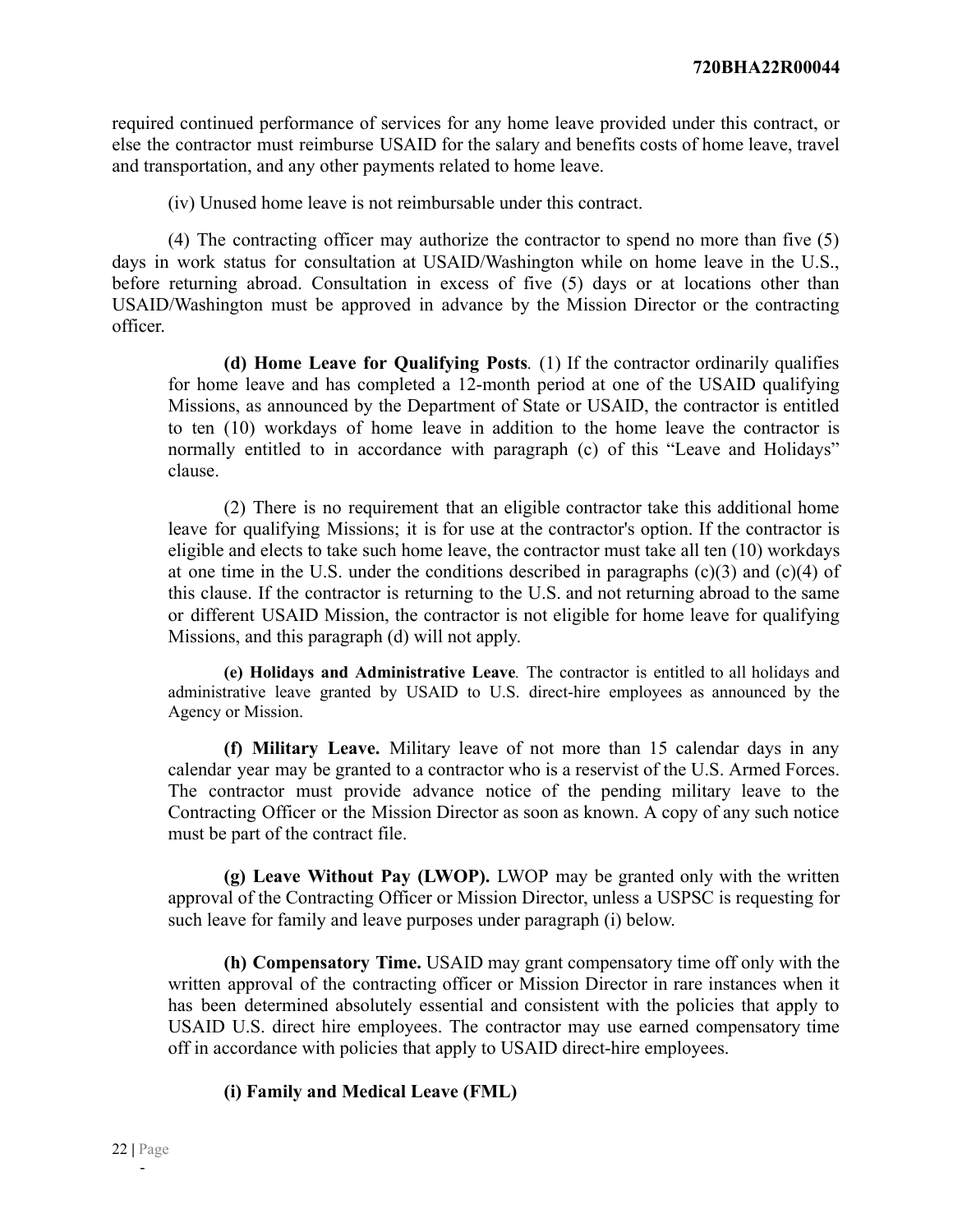(1) USAID provides family and medical leave (FML) for eligible USPSCs working within the U.S., or any Territories or possession of the United States, in accordance with Title I of the Family and Medical Leave Act of 1993, as amended, and as administered by the Department of Labor under 29 [CFR](https://www.ecfr.gov/cgi-bin/text-idx?SID=db0243f608afdb03943b0635a819c860&mc=true&tpl=/ecfrbrowse/Title29/29cfr825_main_02.tpl) 825. USAID is also extending FML to eligible USPSCs working outside the U.S., or any Territories or possession of the U.S., in accordance with this paragraph (i) as a matter of policy discretion.

(2) FML only applies to USPSCs, not any other type of PSC.

(3) In accordance with 29 CFR 825.110, to be eligible for family and medical leave, the contractor must have--

(i) Been employed or under contract for at least twelve (12) months with a U.S. federal agency as a direct-hire or a personal services contractor; and

(ii) Performed at least 1,250 hours of service with a U.S. federal agency as a direct hire or a personal services contractor during the previous 12-month period immediately preceding the commencement of family and medical leave.

(4) In accordance with 29 CFR 825.200(a), and USAID's internal policies available in Automated Directive System Chapter 309 (ADS 309), an eligible contractor may take up to twelve (12) workweeks of leave under FMLA, Title I, in any 12-month period for the reasons specified in 29 CFR 825.112.

(5) In accordance with 29 CFR part 825.207, the contractor may take LWOP for family and medical leave purposes. However, the contractor may choose to substitute LWOP with accrued annual or sick leave earned under the terms of this contract. If the contractor does not choose to substitute accrued paid leave, the contracting officer, in consultation with the contractor's supervisor, may require the contractor to substitute accrued paid leave for LWOP. The contracting officer must obtain the required certifications for approval of family medical leave in accordance with USAID policy. The contractor must notify the contractor's Supervisor of the intent to substitute paid leave for LWOP prior to the date such paid leave commences. After having invoked the entitlement to family and medical leave and taking LWOP for that purpose, the contractor cannot retroactively substitute paid leave for the LWOP already takenunder family and medical leave.

(6) FML is not authorized for any period beyond the completion date of this contract.

(7) When requesting family medical leave, the contractor must submit the relevant leave request in writing, including certifications and other supporting documents required by 29 CFR 825 and USAID policy in ADS 309.

(8) The U.S. Department of Labor's (DOL's) Wage and Hour Division (WHD) [Publication](https://www.dol.gov/whd/regs/compliance/posters/fmlaen.pdf) [1420](https://www.dol.gov/whd/regs/compliance/posters/fmlaen.pdf) explains the FMLA's provisions and provides information concerning procedures for filing complaints for violations of the Act.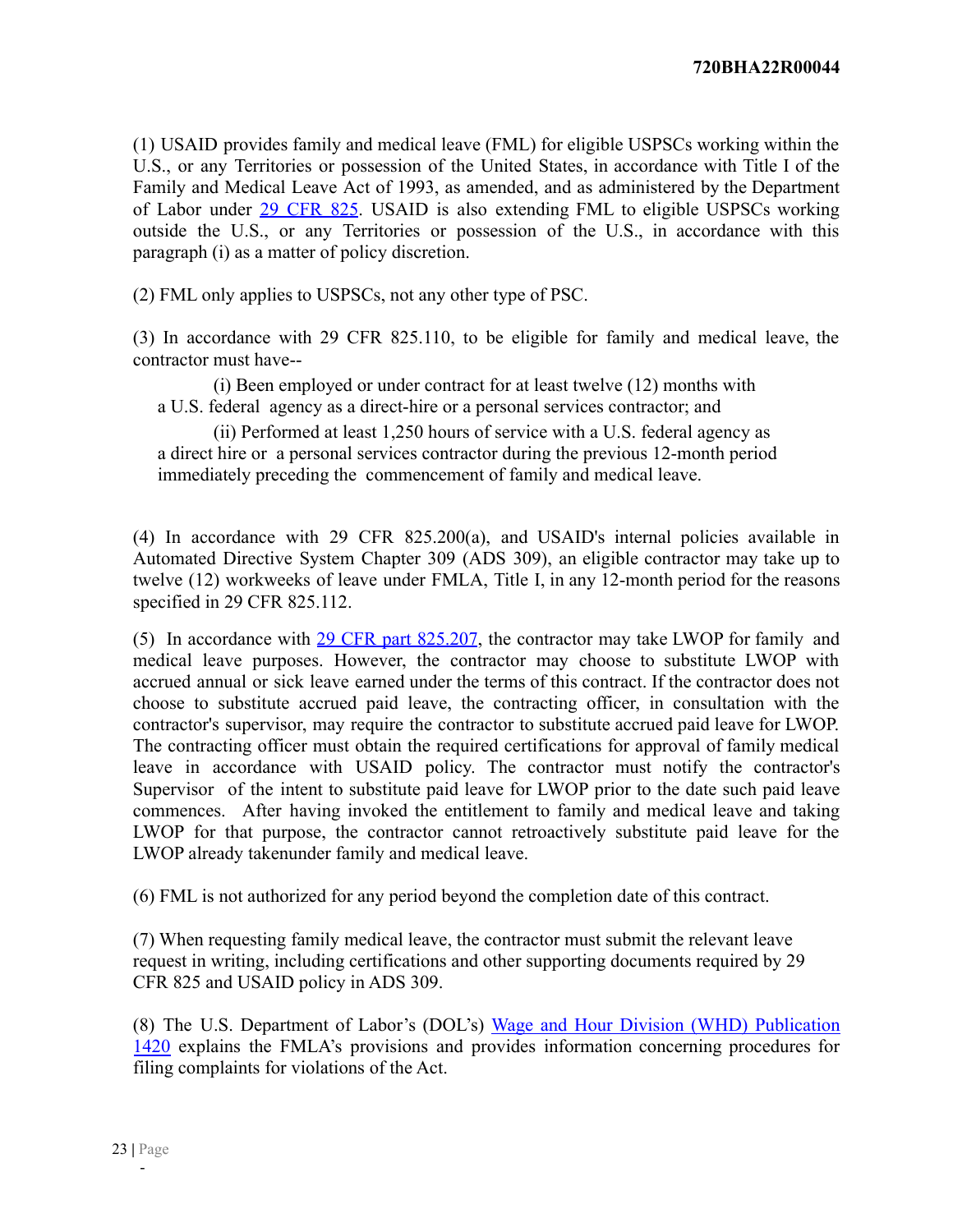**720BHA22R00044**

#### (j) *Paid Parental Leave***.**

(1) If the contractor is eligible for family and medical leave in accordance with paragraph (i) "Family and Medical Leave" of this clause, then instead of family and medical leave, the contractor may be authorized to take paid parental leave as specified in this paragraph, similar to that provided to USAID direct-hire employees. When authorized to do so by the contracting officer, the contractor may elect to substitute paid parental leave for up to twelve (12) workweeks of family and medical leave, as specified in paragraph (i) of this clause. The contractor may take such paid parental leave after the occurrence of the birth or placement of a child which results in the contractor assuming and continuing a parental role with respect to the newly born or placed child in accordance with the requirements of this paragraph (j).

(2) Paid parental leave may be taken intermittently or on a reduced leave schedule, subject to the mutual agreement of the contractor and their supervisor. Paid parental leave must be used no later than the end of the 12-month period beginning on the date of the birth or placement involved. At the end of that 12-month period, any unused balance of paid parental leave expires and is not available for future use. No payment will be made for unused or expired paid parental leave. Paid parental leave is not annual leave, and thus will not be included in any lump-sum payment for annual leave following completion or termination of the contract.

(3) To establish eligibility for paid parental leave, the contracting officer may require the contractor to provide documentation of entitlement and a signed certification. Appropriate documentation of entitlement is to show that the contractor's use of paid parental leave is directly connected with a birth or placement that has occurred, such as a birth certificate or a document from an adoption or foster care agency regarding the placement. By the signed certification, the contractor is attesting that the paid parental leave is being taken by the contractor in connection with the documented birth or placement, and that the contractor has a continuing parental role with respect to the newly born or placed child.

(4) (i) The contractor may not use any paid parental leave unless the contractor agrees in writing, before commencement of the leave, to return immediately after completing paid parental leave to continue performance under this contract for at least 12 workweeks. This 12-workweek period of performance obligation begins on the contractor's first scheduled workday after the contractor concludes taking such leave, whether taken consecutively or intermittently, regardless of the amount of leave taken. The period of performance obligation by the contractor is fixed at 12 workweeks regardless of the amount of leave used by the contractor. Due to this 12-workweek mandatory period of performance obligation, the contracting officer will not authorize paid parental leave for use by the contractor within the last 12 workweeks before the contract end date, including option periods if any, regardless whether exercised. Within the last 24 workweeks of the contract, because of the mandatory 12-week period of obligation, the contracting officer will only authorize paid parental leave for any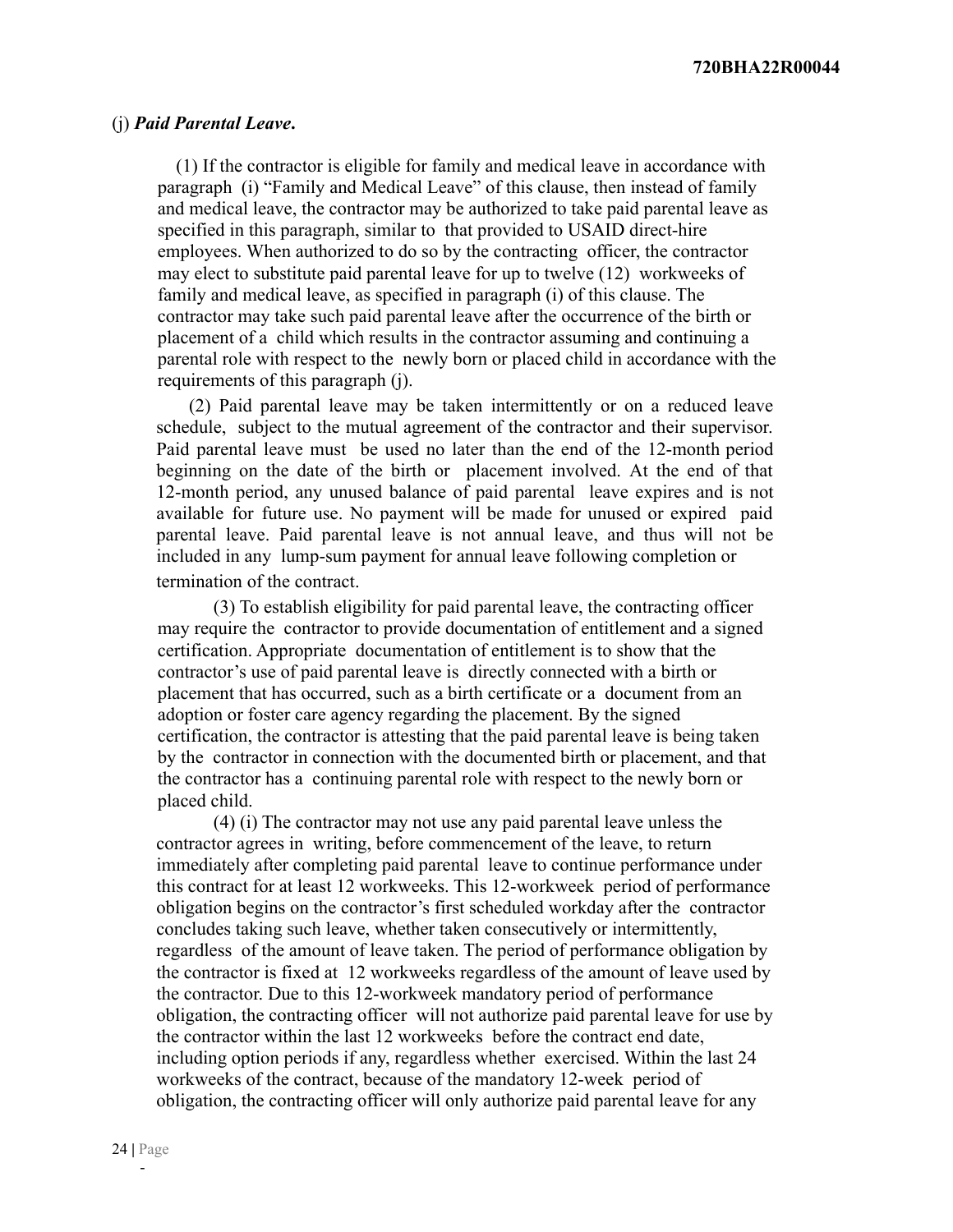time remaining before the contract end date beyond the 12-week mandatory period of performance. Any paid parental leave taken by the contractor as well as the 12-week period of performance obligation must be completed by the contract end date, including any option periods, regardless of whether exercised.

(ii) If the contractor is eligible for paid parental leave, but is physically or mentally incapable of entering into the period of performance obligation agreement before the period of leave, such leave may be temporarily authorized, or retroactively invoked upon return to duty, subject to a determination that, in the Agency's judgment, the contractor was incapable of entering into such agreement in accordance with the requirements of this paragraph (4) at the time of the commencement of the leave entitlement.

(5) (i) If, during the period of paid parental leave or of the required 12-workweek period of performance obligation, the contractor learns, or decides, they will not be able or willing to complete the period of performance obligation, the contractor must notify their supervisor and contracting officer of the situation as soon as possible. After receiving such notice, the contracting officer will coordinate with the supervisor to determine whether reimbursement is required in accordance with this paragraph (5).

(ii) If the contractor fails to return to work for the required 12-week obligation, the Agency will require reimbursement from the contractor of an amount equal to the total amount of the Government contributions paid by the Agency to or on behalf of the contractor to maintain the contractor's health insurance coverage during the period of paid parental leave.

(iii) The contracting officer may waive the reimbursement requirement of this paragraph (5) if the contractor is unable to fulfill the required 12-workweek obligation for any of the following reasons:

(A) in the Agency's judgment, the contractor is unable to return to work because of the continuation, recurrence, or onset of a serious health condition (including mental health) of the contractor or the newly born or placed child—but only if the condition is related to the applicable birth or placement; or

(B) in the Agency' judgment, the contractor is unable to return to work due to circumstances beyond the contractor's control that precludes performance under the contract; or (

C) the contracting officer terminates the contract for convenience in accordance with the clause entitled "Termination", or does not exercise any option period.

**(k) Leave Records.** The contractor shall maintain current leave records for himself/herself and make them available, as requested by the Mission Director or the Contracting Officer.

30. Relocation Expense Benefit

### **Relocation Expense Benefit [Deviation (NOV 2021)]**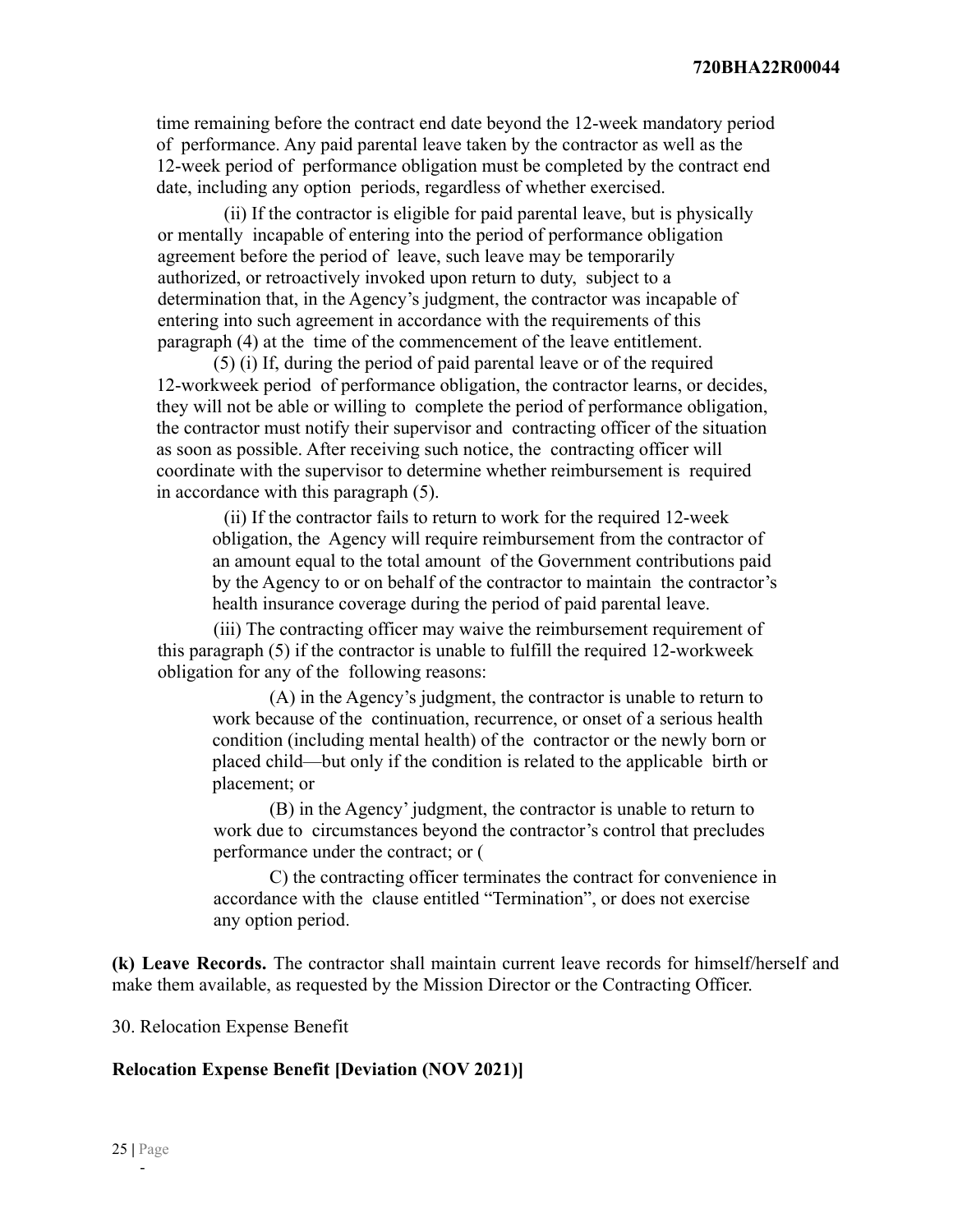If the contractor's period of performance abroad is for twelve consecutive months or more, USAID may provide a one-time payment to assist the contractor with extraordinary relocation expenses as follows:

(a) A contractor legally residing in, and relocating from the U.S., its commonwealth, possessions or territories to an overseas post; or a personal services contractor relocating immediately from a prior USAID overseas post to the USAID overseas post under this contract, may receive a miscellaneous relocation expense payment of—

(1) \$750 or the equivalent of one week's pay, whichever is the lesser amount, if the contractor is unaccompanied; or

(2) \$1,500 or the equivalent of two weeks' pay, whichever is the lesser amount, if the contractor is accompanied with eligible family members.

(b) In addition, a contractor legally residing in, and relocating from the U.S., its commonwealth, possessions or territories to the cooperating country pursuant to this personal services contract may receive a pre-departure subsistence expense reimbursement for the contractor and each eligible family member for up to 10 days before final departure to the cooperating country abroad, beginning not more than 30 days after the contractor has vacated their residence, using the following partial flat rate method:

(1) an actual lodging amount (excluding lodging tax) up to the lodging portion of the per diem of the U.S. locality of the contractor's legal place of residence, and a flat amount equal to

the meal and incidental expense (M&IE) portion of the per diem according to the formula below. In addition, the contractor may be reimbursed separately for taxes imposed on actual lodging expenses, if any. Receipts are required only for lodging.

(2) For the initial occupant, whether the contractor or accompanying eligible family member age 12 or over, a daily lodging amount not in excess of the published lodging portion of the per diem rate for the U.S. locality at which the occupant normally resides, and a flat amount equal to the meal and incidental expense portion of the referenced per diem rate to defray costs for meals, laundry and dry cleaning.

(3) For each additional occupant, whether the contractor or accompanying eligible family member age 12 or over, a daily lodging amount not in excess of 75% of the published lodging portion of the per diem rate for the U.S. locality at which the occupant normally resides, and a flat amount equal to 75% of the meal and incidental expense portion of the referenced per diem rate to defray costs for meals, laundry and dry cleaning.

(4) For each accompanying eligible family member occupant under age 12, a daily lodging amount not in excess of 50% of the published lodging portion of the per diem rate for the U.S. locality at which the occupant normally resides, and a flat amount equal to 50% of the meal and incidental expense portion of the referenced per diem rate to defray costs for meals, laundry and dry cleaning.

(5) A contractor and any accompanying eligible family member relocating from a place other than the U.S., its commonwealth, possessions or territories to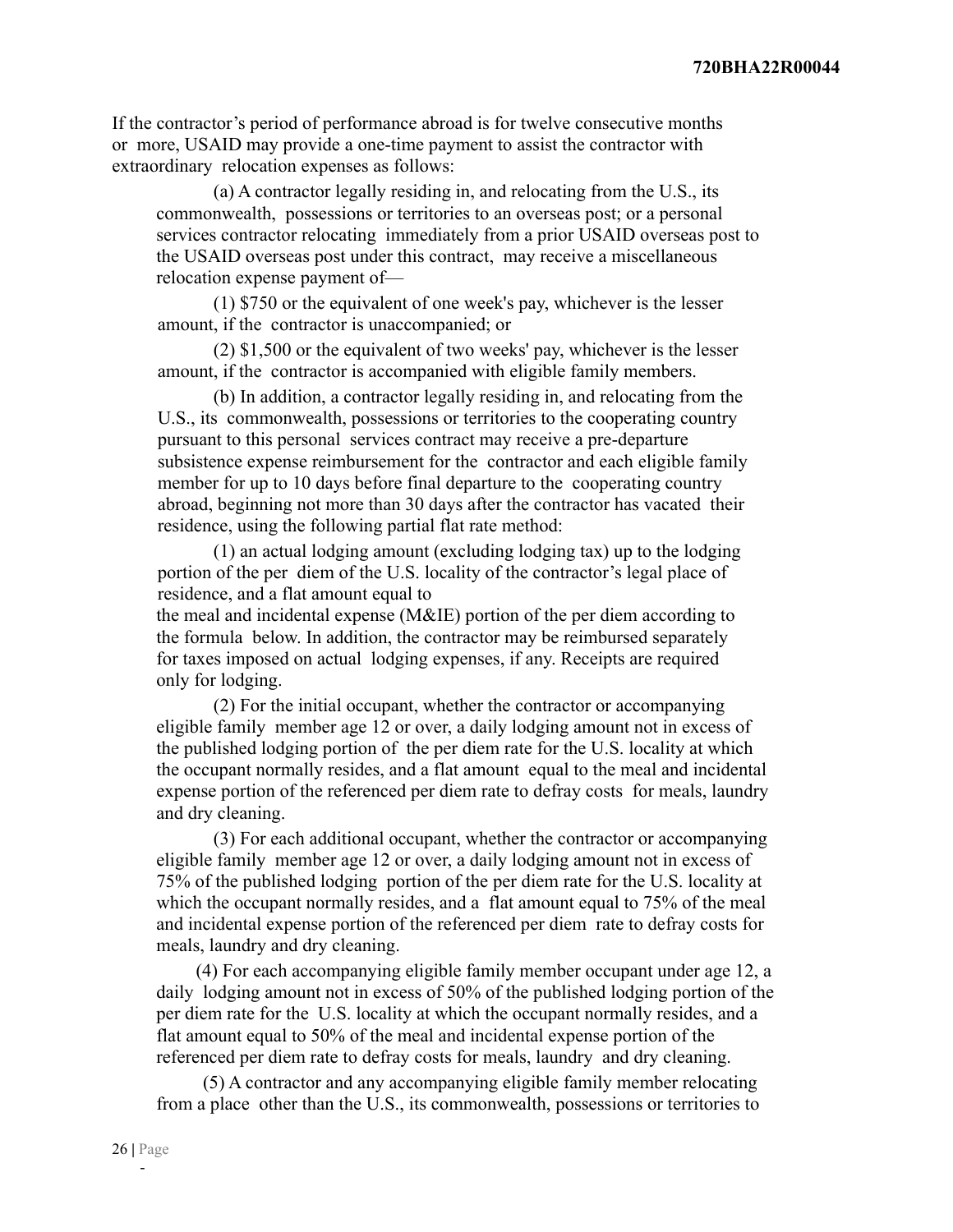the cooperating country, will not be eligible for the pre-departure subsistence expense portion of the relocation expenses.

(6) Expenses of local transportation are not allowable.

(c) The contractor must obtain approval for what is authorized in paragraphs (a) and (b) of this clause in the Travel Authorization (TA) issued by USAID to the contractor, in accordance with the Travel and Transportation Expenses clause. The contractor must claim reimbursement under the TA only after the contractor and all accompanying eligible family members, if any, have arrived in the cooperating country.

(d) If the contractor does not complete twelve consecutive months in the cooperating country, except for reasons beyond the contractor's control, the contractor will be liable to reimburse USAID for the amount of the relocation expense benefit received. \* \* \* \*

a. A [contractor][PSC] who is required to relocate abroad for assignment at a duty station under authority of the US Ambassador (i.e., under Chief of Mission authority) and accompanying eligible

a. A [contractor][PSC] who is required to relocate abroad for assignment at a duty station under authority of the US Ambassador (i.e., under Chief of Mission authority) and accompanying eligible family members; or a contractor on official travel status abroad on temporary duty or training, will be provided Medevac services through the Department of State, Bureau of Medical Services, similar to that provided to U.S. Government employees in 16 FAM 300 Medical Travel. Medevac costs that will be covered by USAID include travel and per diem, but do not include medical care costs. To be eligible for Medevac services covered by the Department of State Medevac program, the contractor and accompanying eligible family members must obtain and maintain international health insurance coverage in accordance with the clause of the contract entitled, "Insurance."

b. (1) A [contractor][PSC] who is required to relocate abroad for assignment or travel for temporary duty at a duty station under authority of the Department of Defense must obtain MEDEVAC service coverage including coverage for authorized dependents while performing personal services abroad. USAID will reimburse the total cost of MEDEVAC insurance to the PSC. The PSC must provide proof of coverage to the CO in order to receive reimbursement.

(2) Exception. A PSC and authorized dependents with a health insurance program that includes sufficient MEDEVAC coverage as approved by the Contracting Officer are not required to obtain MEDEVAC service coverage.

[End of Provision]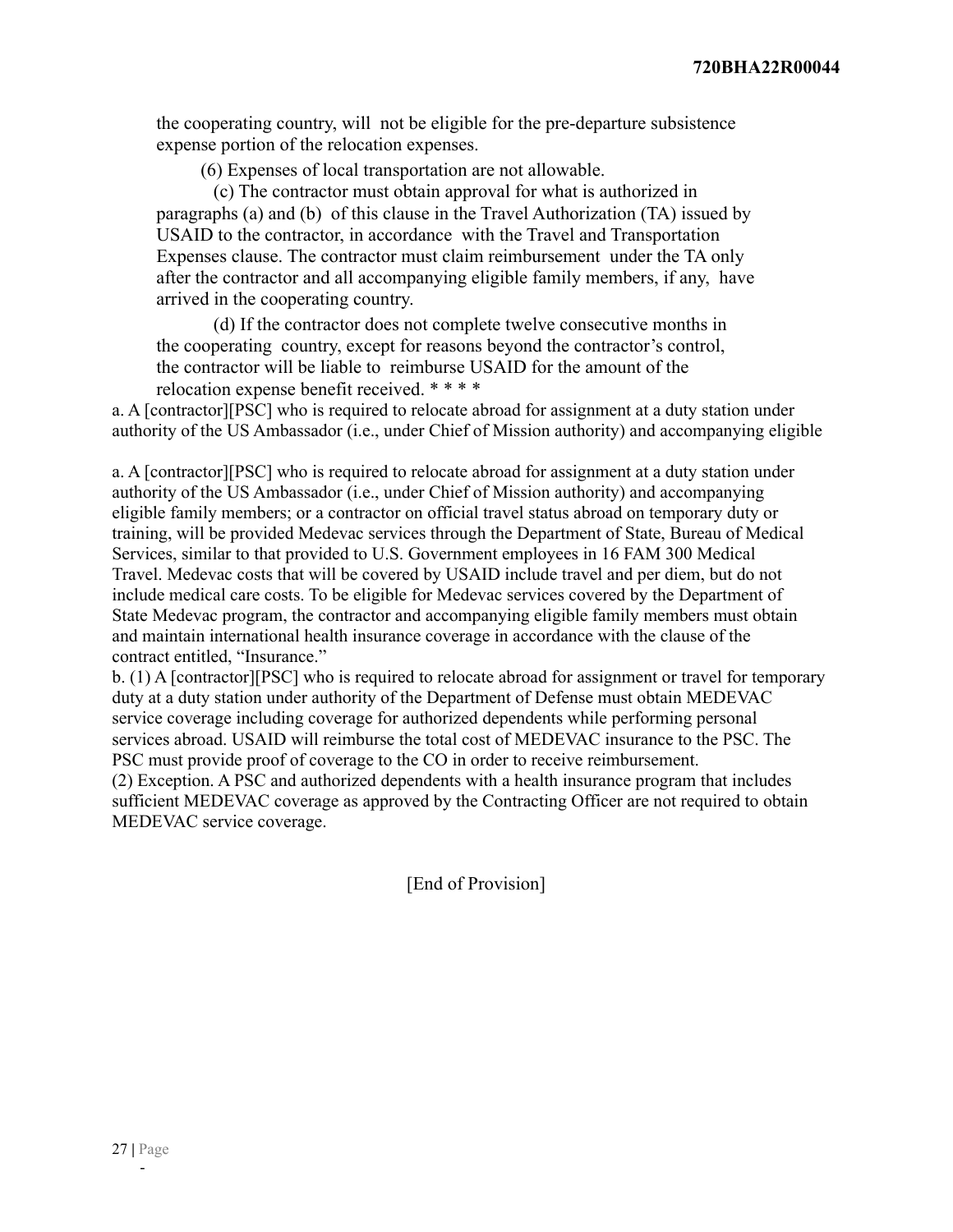## **ATTACHMENT 3**

#### **Title 48 of the Code of Federal Regulations (CFR) Chapter 7 USAID Acquisition Regulation (AIDAR)**

## **APPENDIX D--DIRECT USAID CONTRACTS WITH A U.S. CITIZEN OR A U.S. RESIDENT ALIEN FOR PERSONAL SERVICES ABROAD**

## **GP 25. MEDICAL EVACUATION (MEDEVAC) SERVICES (DEC 2019) (Pursuant to class deviation #M/OAA-DEV-AIDAR-20-3c)**

A contractor who is required to relocate abroad and accompanying eligible family members; or a contractor on official travel status abroad on temporary duty or training, will be provided Medevac services through the Department of State, Bureau of Medical Services, similar to that provided to U.S. Government employees in 16 FAM 300 Medical Travel. Medevac costs that will be covered by USAID include travel and per diem, but do not include medical care costs.

To be eligible for Medevac services covered by the Department of State Medevac program, the contractor and accompanying eligible family members must obtain and maintain international health insurance coverage in accordance with the clause of the contract entitled, "Insurance."

[END CLAUSE]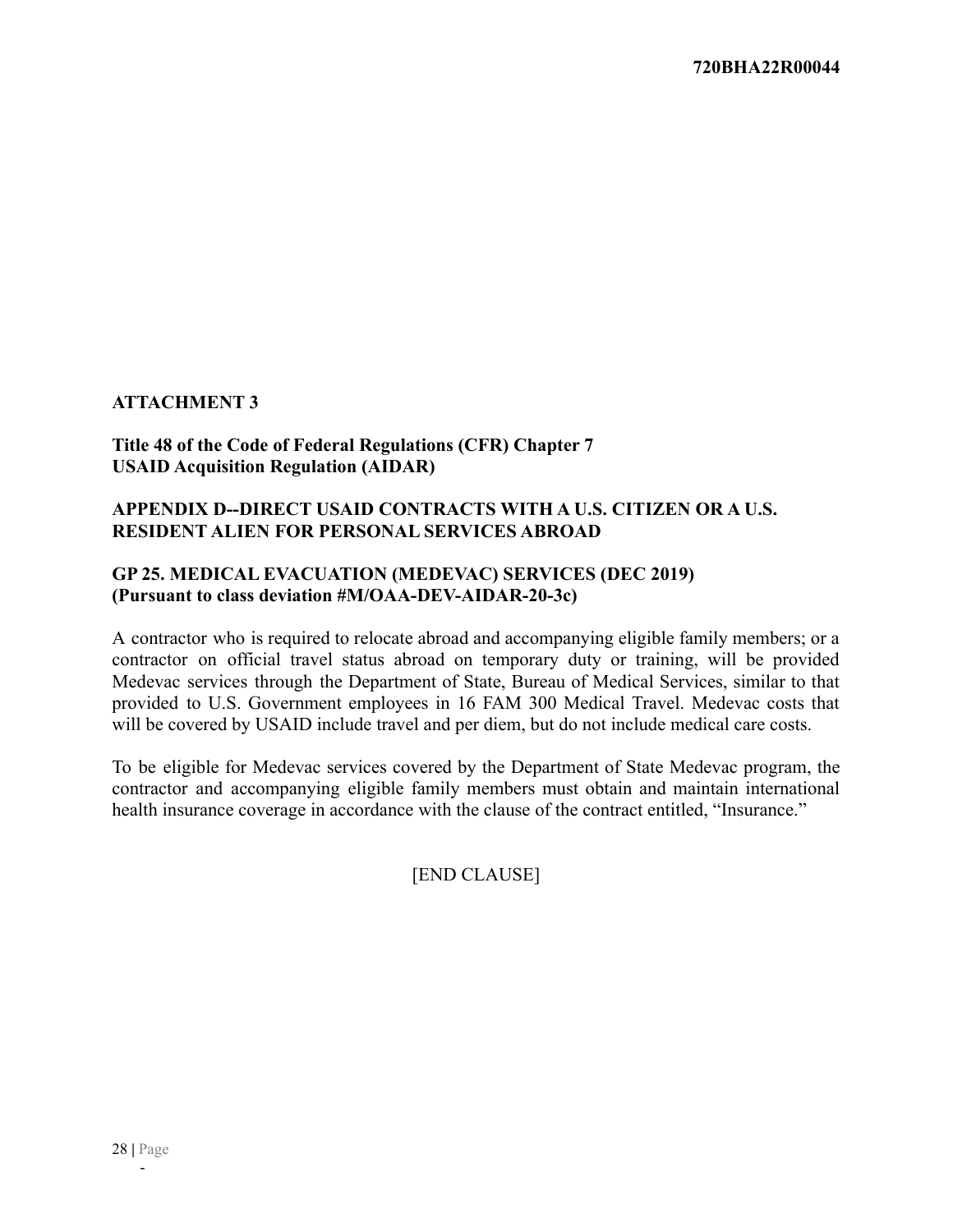### **ATTACHMENT 4**

#### **52.222-50 Combating Trafficking in Persons (Nov 2021)**

(a) *Definitions*. As used in this clause-

*Agent* means any individual, including a director, an officer, an employee, or an independent contractor, authorized to act on behalf of the organization.

*Coercion* means-

(1) Threats of serious harm to or physical restraint against any person;

(2) Any scheme, plan, or pattern intended to cause a person to believe that failure to perform an act would result in serious harm to or physical restraint against any person; or

(3) The abuse or threatened abuse of the legal process.

*Commercial sex act* means any sex act on account of which anything of value is given to or received by any person.

*Commercially available off-the-shelf (COTS) item* —

(1) Means any item of supply (including construction material) that is—

(i) A commercial product (as defined in paragraph (1) of the definition of "commercial product" at Federal Acquisition Regulation (FAR) [2.101;](https://www.acquisition.gov/far/2.101#FAR_2_101)

(ii)Sold in substantial quantities in the commercial marketplace; and

(iii)Offered to the Government, under a contract or subcontract at any tier, without modification, in the same form in which it is sold in the commercial marketplace; and

(2)Does not include bulk cargo, as defined in 46 U.S.C. [40102\(4\)](http://uscode.house.gov/browse.xhtml;jsessionid=114A3287C7B3359E597506A31FC855B3), such as agricultural products and petroleum products.

*Debt bondage* means the status or condition of a debtor arising from a pledge by the debtor of his or her personal services or of those of a person under his or her control as a security for debt, if the value of those services as reasonably assessed is not applied toward the liquidation of the debt or the length and nature of those services are not respectively limited and defined.

*Employee* means an employee of the Contractor directly engaged in the performance of work under the contract who has other than a minimal impact or involvement in contract performance.

*Forced Labor* means knowingly providing or obtaining the labor or services of a person-

(1) By threats of serious harm to, or physical restraint against, that person or another person;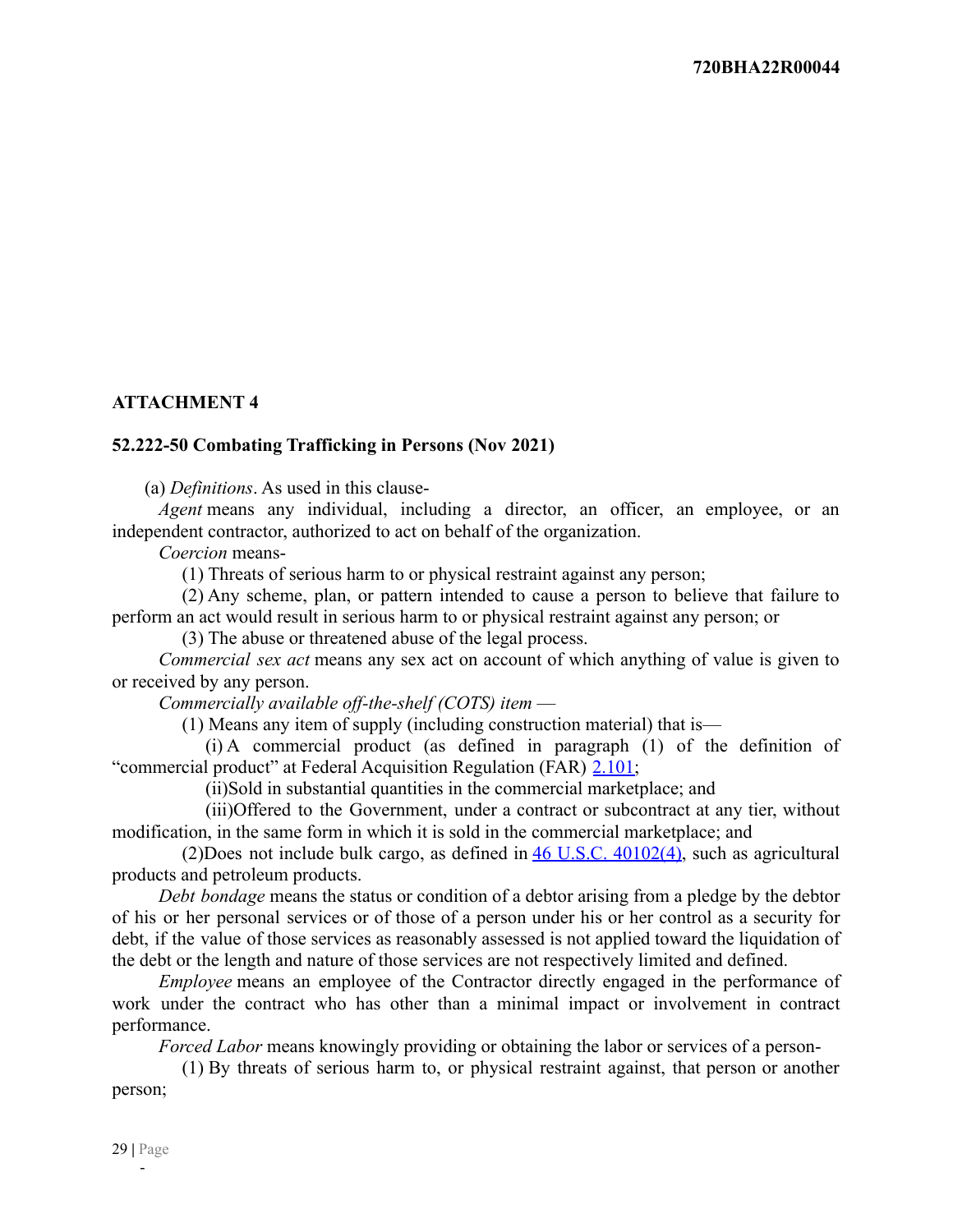(2) By means of any scheme, plan, or pattern intended to cause the person to believe that, if the person did not perform such labor or services, that person or another person would suffer serious harm or physical restraint; or

(3) By means of the abuse or threatened abuse of law or the legal process.

*Involuntary servitude* includes a condition of servitude induced by means of-

(1) Any scheme, plan, or pattern intended to cause a person to believe that, if the person did not enter into or continue in such conditions, that person or another person would suffer serious harm or physical restraint; or

(2) The abuse or threatened abuse of the legal process.

*Recruitment fees* means fees of any type, including charges, costs, assessments, or other financial obligations, that are associated with the recruiting process, regardless of the time, manner, or location of imposition or collection of the fee.

(1) Recruitment fees include, but are not limited to, the following fees (when they are associated with the recruiting process) for-

(i) Soliciting, identifying, considering, interviewing, referring, retaining, transferring, selecting, training, providing orientation to, skills testing, recommending, or placing employees or potential employees;

(ii) Advertising

(iii) Obtaining permanent or temporary labor certification, including any associated

fees;

(iv) Processing applications and petitions;

(v) Acquiring visas, including any associated fees;

(vi) Acquiring photographs and identity or immigration documents, such as passports, including any associated fees;

(vii) Accessing the job opportunity, including required medical examinations and immunizations; background, reference, and security clearance checks and examinations; and additional certifications;

(viii) An employer's recruiters, agents or attorneys, or other notary or legal fees;

(ix) Language interpretation or translation, arranging for or accompanying on travel, or providing other advice to employees or potential employees;

(x) Government-mandated fees, such as border crossing fees, levies, or worker welfare funds;

(xi) Transportation and subsistence costs-

(A) While in transit, including, but not limited to, airfare or costs of other modes of transportation, terminal fees, and travel taxes associated with travel from the country of origin to the country of performance and the return journey upon the end of employment; and

(B) From the airport or disembarkation point to the worksite;

(xii) Security deposits, bonds, and insurance; and

(xiii) Equipment charges.

(2) A recruitment fee, as described in the introductory text of this definition, is a recruitment fee, regardless of whether the payment is-

(i) Paid in property or money;

(ii) Deducted from wages;

(iii) Paid back in wage or benefit concessions;

(iv) Paid back as a kickback, bribe, in-kind payment, free labor, tip, or tribute; or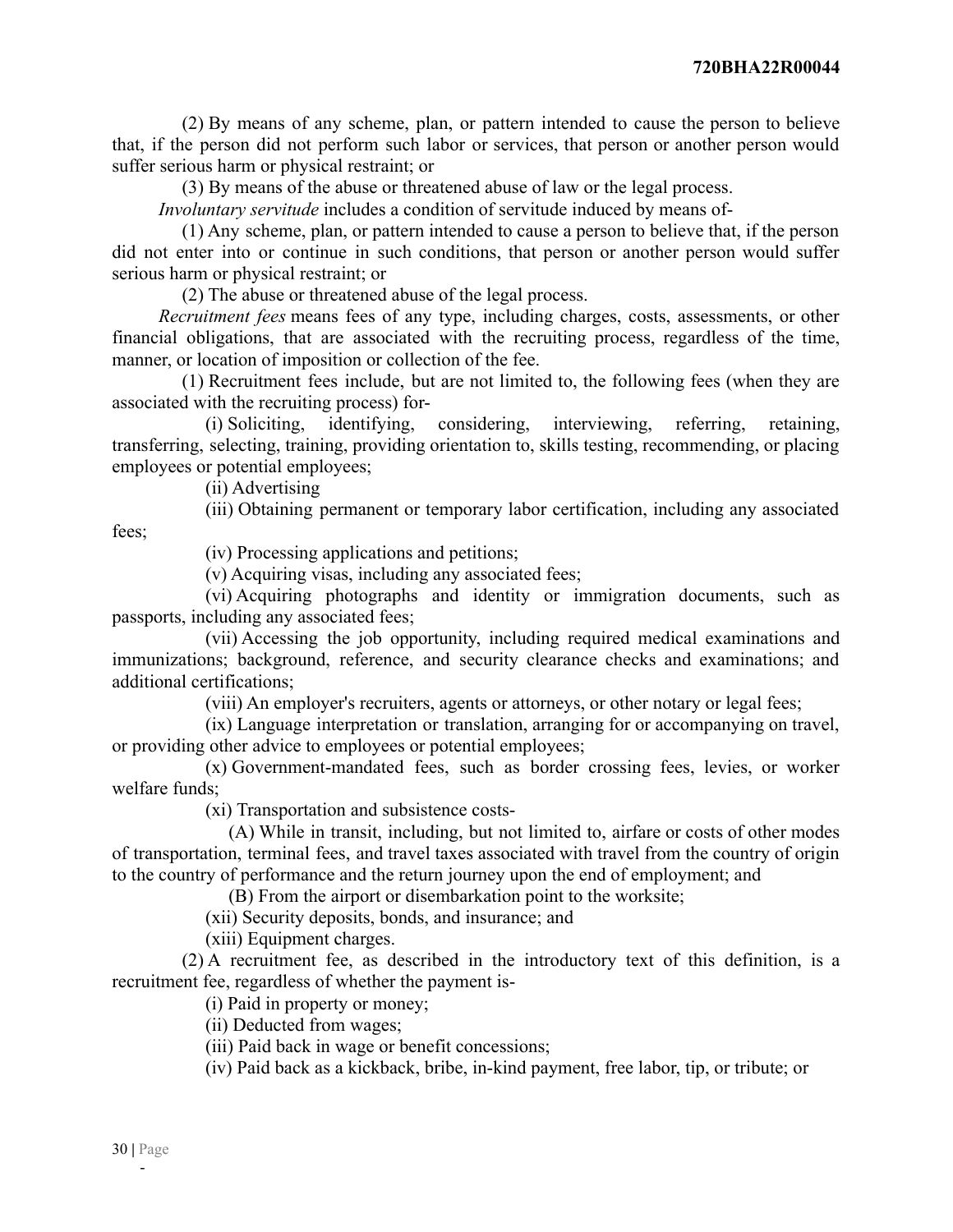(v) Collected by an employer or a third party, whether licensed or unlicensed, including, but not limited to-

(A) Agents;

(B) Labor brokers;

(C) Recruiters;

(D) Staffing firms (including private employment and placement firms);

(E) Subsidiaries/affiliates of the employer;

(F) Any agent or employee of such entities; and

(G) Subcontractors at all tiers.

*Severe forms of trafficking in persons* means-

(1) Sex trafficking in which a commercial sex act is induced by force, fraud, or coercion, or in which the person induced to perform such act has not attained 18 years of age; or

(2) The recruitment, harboring, transportation, provision, or obtaining of a person for labor or services, through the use of force, fraud, or coercion for the purpose of subjection to involuntary servitude, peonage, debt bondage, or slavery.

"Sex trafficking" means the recruitment, harboring, transportation, provision, or obtaining of a person for the purpose of a commercial sex act.

*Subcontract* means any contract entered into by a subcontractor to furnish supplies or services for performance of a prime contract or a subcontract.

*Subcontractor* means any supplier, distributor, vendor, or firm that furnishes supplies or services to or for a prime contractor or another subcontractor.

*United States* means the 50 States, the District of Columbia, and outlying areas.

(b) *Policy.* The United States Government has adopted a policy prohibiting trafficking in persons including the trafficking-related activities of this clause. Contractors, contractor employees, and their agents shall not-

(1) Engage in severe forms of trafficking in persons during the period of performance of the contract;

(2) Procure commercial sex acts during the period of performance of the contract;

(3) Use forced labor in the performance of the contract;

(4) Destroy, conceal, confiscate, or otherwise deny access by an employee to the employee's identity or immigration documents, such as passports or drivers' licenses, regardless of issuing authority;

(5)

(i) Use misleading or fraudulent practices during the recruitment of employees or offering of employment, such as failing to disclose, in a format and language understood by the employee or potential employee, basic information or making material misrepresentations during the recruitment of employees regarding the key terms and conditions of employment, including wages and fringe benefits, the location of work, the living conditions, housing and associated costs (if employer or agent provided or arranged), any significant costs to be charged to the employee or potential employee, and, if applicable, the hazardous nature of the work;

(ii) Use recruiters that do not comply with local labor laws of the country in which the recruiting takes place;

(6) Charge employees or potential employees recruitment fees;

(7)

(i) Fail to provide return transportation or pay for the cost of return transportation upon the end of employment-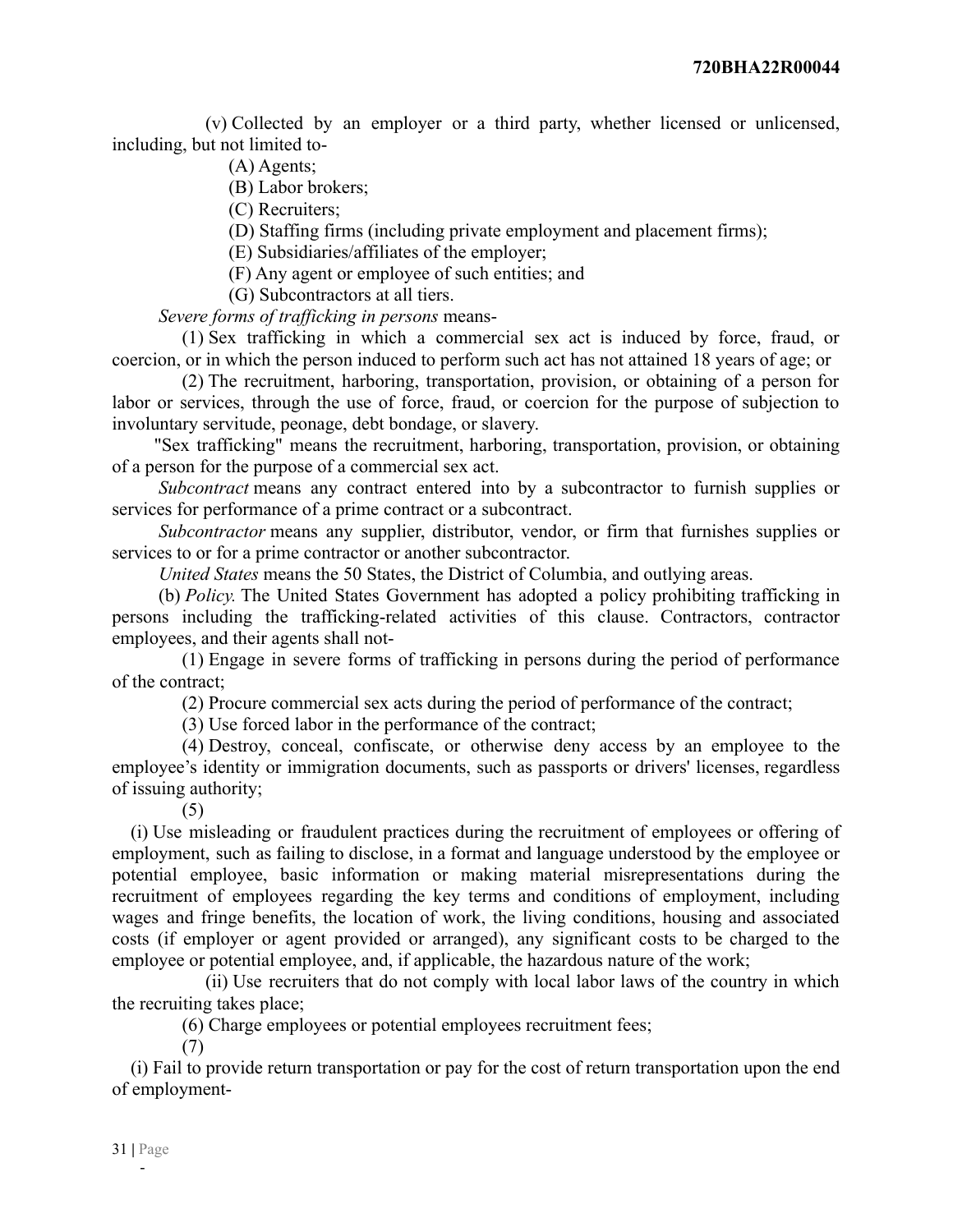(A) For an employee who is not a national of the country in which the work is taking place and who was brought into that country for the purpose of working on a U.S. Government contract or subcontract (for portions of contracts performed outside the United States); or

(B) For an employee who is not a United States national and who was brought into the United States for the purpose of working on a U.S. Government contract or subcontract, if the payment of such costs is required under existing temporary worker programs or pursuant to a written agreement with the employee (for portions of contracts performed inside the United States); except that-

(ii) The requirements of paragraphs  $(b)(7)(i)$  of this clause shall not apply to an employee who is-

(A) Legally permitted to remain in the country of employment and who chooses to do so; or

(B) Exempted by an authorized official of the contracting agency from the requirement to provide return transportation or pay for the cost of return transportation;

(iii) The requirements of paragraph  $(b)(7)(i)$  of this clause are modified for a victim of trafficking in persons who is seeking victim services or legal redress in the country of employment, or for a witness in an enforcement action related to trafficking in persons. The contractor shall provide the return transportation or pay the cost of return transportation in a way that does not obstruct the victim services, legal redress, or witness activity. For example, the contractor shall not only offer return transportation to a witness at a time when the witness is still needed to testify. This paragraph does not apply when the exemptions at paragraph (b)(7)(ii) of this clause apply.

(8) Provide or arrange housing that fails to meet the host country housing and safety standards; or

(9) If required by law or contract, fail to provide an employment contract, recruitment agreement, or other required work document in writing. Such written work document shall be in a language the employee understands. If the employee must relocate to perform the work, the work document shall be provided to the employee at least five days prior to the employee relocating. The employee's work document shall include, but is not limited to, details about work description, wages, prohibition on charging recruitment fees, work location(s), living accommodations and associated costs, time off, roundtrip transportation arrangements, grievance process, and the content of applicable laws and regulations that prohibit trafficking in persons.

(c) *Contractor requirements*. The Contractor shall-

(1) Notify its employees and agents of-

(i) The United States Government's policy prohibiting trafficking in persons, described in paragraph (b) of this clause; and

(ii) The actions that will be taken against employees or agents for violations of this policy. Such actions for employees may include, but are not limited to, removal from the contract, reduction in benefits, or termination of employment; and

(2) Take appropriate action, up to and including termination, against employees, agents, or subcontractors that violate the policy in paragraph (b) of this clause.

(d) *Notification.*

(1) The Contractor shall inform the Contracting Officer and the agency Inspector General immediately of-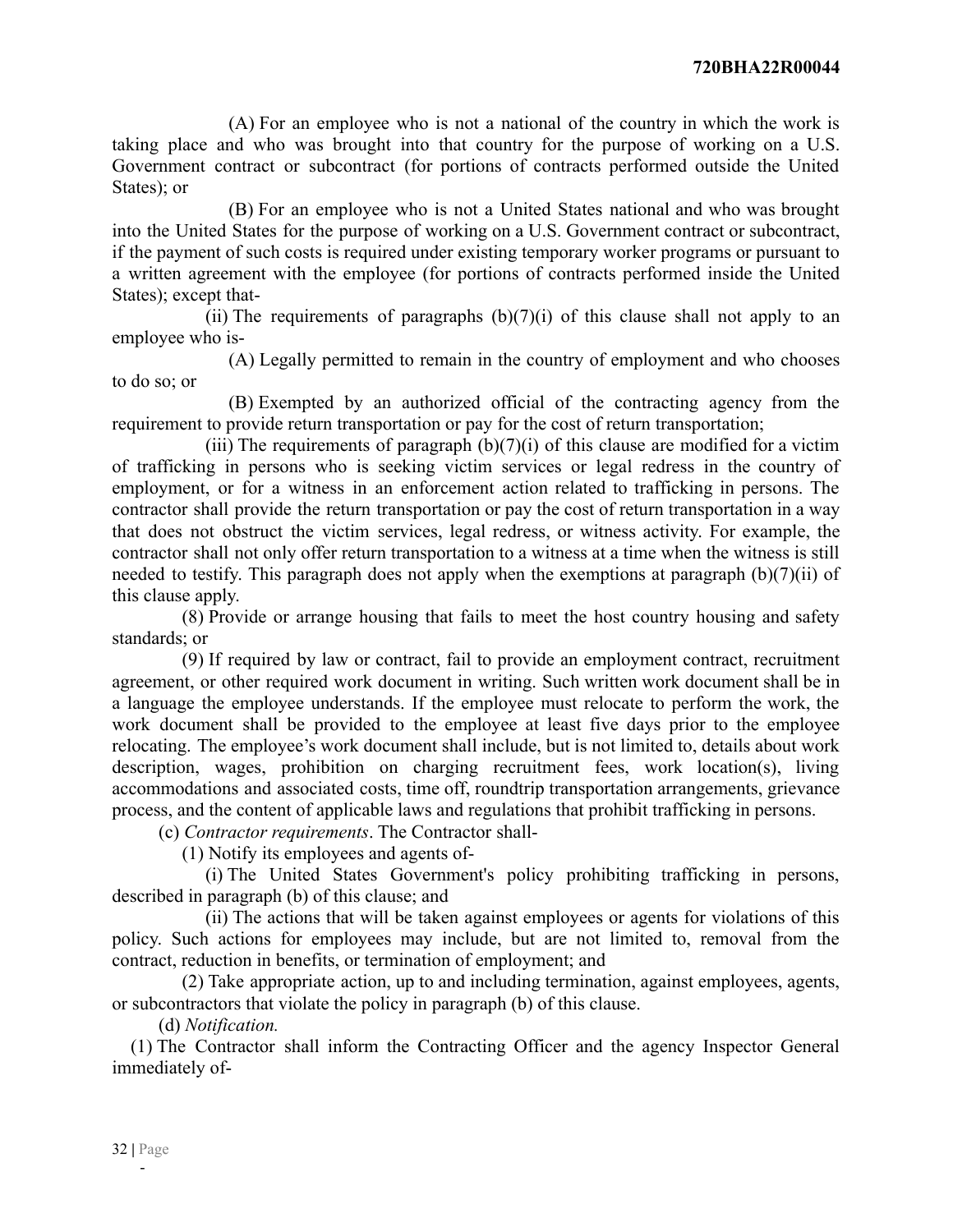(i) Any credible information it receives from any source (including host country law enforcement) that alleges a Contractor employee, subcontractor, subcontractor employee, or their agent has engaged in conduct that violates the policy in paragraph (b) of this clause (see also [18](http://uscode.house.gov/browse.xhtml;jsessionid=114A3287C7B3359E597506A31FC855B3) [U.S.C.](http://uscode.house.gov/browse.xhtml;jsessionid=114A3287C7B3359E597506A31FC855B3) 1351, Fraud in Foreign Labor Contracting, and  $\frac{52.203 - 13(b)(3)(i)}{A}$ , if that clause is included in the solicitation or contract, which requires disclosure to the agency Office of the Inspector General when the Contractor has credible evidence of fraud); and

(ii) Any actions taken against a Contractor employee, subcontractor, subcontractor employee, or their agent pursuant to this clause.

(2) If the allegation may be associated with more than one contract, the Contractor shall inform the contracting officer for the contract with the highest dollar value.

(e) *Remedies.* In addition to other remedies available to the Government, the Contractor's failure to comply with the requirements of paragraphs  $(c)$ ,  $(d)$ ,  $(g)$ ,  $(h)$ , or  $(i)$  of this clause may result in-

(1) Requiring the Contractor to remove a Contractor employee or employees from the performance of the contract;

(2) Requiring the Contractor to terminate a subcontract;

(3) Suspension of contract payments until the Contractor has taken appropriate remedial action;

(4) Loss of award fee, consistent with the award fee plan, for the performance period in which the Government determined Contractor non-compliance;

(5) Declining to exercise available options under the contract;

(6) Termination of the contract for default or cause, in accordance with the termination clause of this contract; or

(7) Suspension or debarment.

(f) *Mitigating and aggravating factors.* When determining remedies, the Contracting Officer may consider the following:

(1) *Mitigating factors*. The Contractor had a Trafficking in Persons compliance plan or an awareness program at the time of the violation, was in compliance with the plan, and has taken appropriate remedial actions for the violation, that may include reparation to victims for such violations.

(2) *Aggravating factors*. The Contractor failed to abate an alleged violation or enforce the requirements of a compliance plan, when directed by the Contracting Officer to do so.

(g) *Full cooperation*.

(1) The Contractor shall, at a minimum-

(i) Disclose to the agency Inspector General information sufficient to identify the nature and extent of an offense and the individuals responsible for the conduct;

(ii) Provide timely and complete responses to Government auditors' and investigators' requests for documents;

(iii) Cooperate fully in providing reasonable access to its facilities and staff (both inside and outside the U.S.) to allow contracting agencies and other responsible Federal agencies to conduct audits, investigations, or other actions to ascertain compliance with the Trafficking Victims Protection Act of 2000 (22 U.S.C. [chapter](http://uscode.house.gov/browse.xhtml;jsessionid=114A3287C7B3359E597506A31FC855B3) 78), E.O. 13627, or any other applicable law or regulation establishing restrictions on trafficking in persons, the procurement of commercial sex acts, or the use of forced labor; and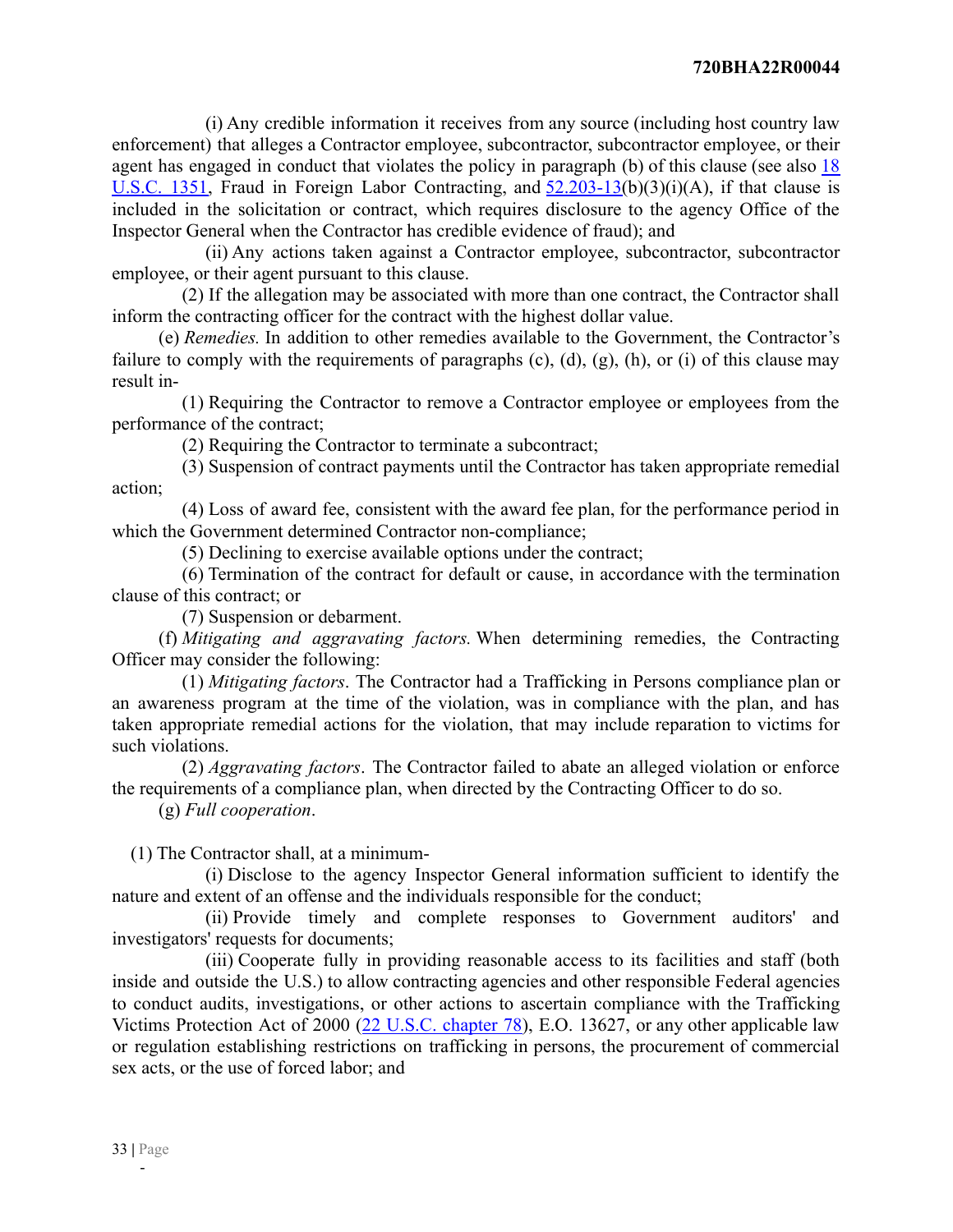(iv) Protect all employees suspected of being victims of or witnesses to prohibited activities, prior to returning to the country from which the employee was recruited, and shall not prevent or hinder the ability of these employees from cooperating fully with Government authorities.

(2) The requirement for full cooperation does not foreclose any Contractor rights arising in law, the FAR, or the terms of the contract. It does not-

(i) Require the Contractor to waive its attorney-client privilege or the protections afforded by the attorney work product doctrine;

(ii) Require any officer, director, owner, employee, or agent of the Contractor, including a sole proprietor, to waive his or her attorney client privilege or Fifth Amendment rights; or

(iii) Restrict the Contractor from-

(A) Conducting an internal investigation; or

(B) Defending a proceeding or dispute arising under the contract or related to a potential or disclosed violation.

(h) *Compliance plan*.

(1) This paragraph (h) applies to any portion of the contract that-

(i) Is for supplies, other than commercially available off-the-shelf items, acquired outside the United States, or services to be performed outside the United States; and

(ii) Has an estimated value that exceeds \$550,000.

(2) The Contractor shall maintain a compliance plan during the performance of the contract that is appropriate-

(i) To the size and complexity of the contract; and

(ii) To the nature and scope of the activities to be performed for the Government, including the number of non-United States citizens expected to be employed and the risk that the contract or subcontract will involve services or supplies susceptible to trafficking in persons.

(3) *Minimum requirements*. The compliance plan must include, at a minimum, the following:

(i) An awareness program to inform contractor employees about the Government's policy prohibiting trafficking-related activities described in paragraph (b) of this clause, the activities prohibited, and the actions that will be taken against the employee for violations. Additional information about Trafficking in Persons and examples of awareness programs can be found at the website for the Department of State's Office to Monitor and Combat Trafficking in Persons at [http://www.state.gov/j/tip/.](http://www.state.gov/j/tip/)

(ii) A process for employees to report, without fear of retaliation, activity inconsistent with the policy prohibiting trafficking in persons, including a means to make available to all employees the hotline phone number of the Global Human Trafficking Hotline at 1-844-888-FREE and its email address at  $\frac{\text{help}(a)\text{before}}{\text{def}}$ .

(iii) A recruitment and wage plan that only permits the use of recruitment companies with trained employees, prohibits charging recruitment fees to the employees or potential employees and ensures that wages meet applicable host-country legal requirements or explains any variance.

(iv) A housing plan, if the Contractor or subcontractor intends to provide or arrange housing, that ensures that the housing meets host-country housing and safety standards.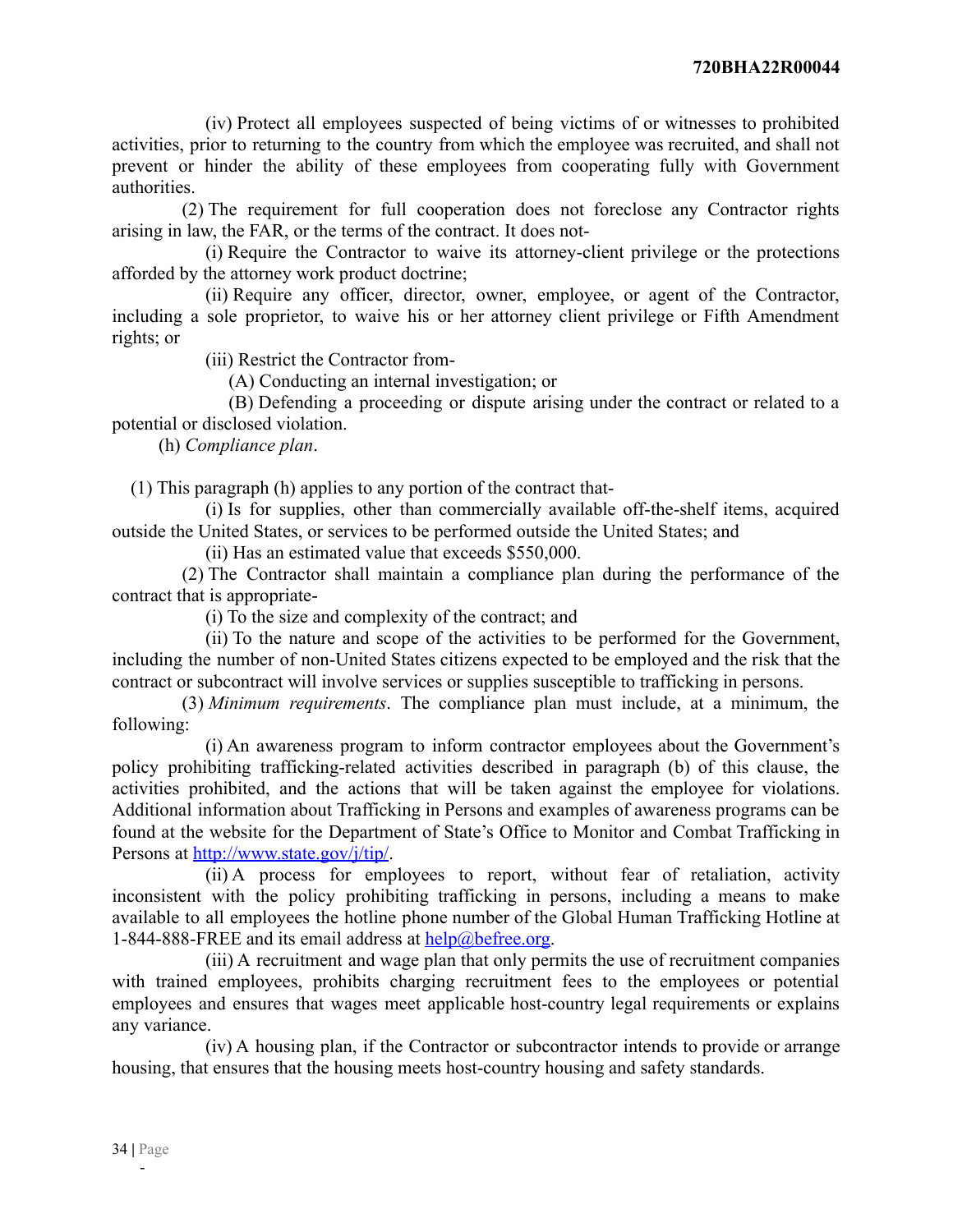(v) Procedures to prevent agents and subcontractors at any tier and at any dollar value from engaging in trafficking in persons (including activities in paragraph (b) of this clause) and to monitor, detect, and terminate any agents, subcontracts, or subcontractor employees that have engaged in such activities.

(4) *Posting*.

(i) The Contractor shall post the relevant contents of the compliance plan, no later than the initiation of contract performance, at the workplace (unless the work is to be performed in the field or not in a fixed location) and on the Contractor's Web site (if one is maintained). If posting at the workplace or on the Web site is impracticable, the Contractor shall provide the relevant contents of the compliance plan to each worker in writing.

(ii) The Contractor shall provide the compliance plan to the Contracting Officer upon request.

(5) *Certification*. Annually after receiving an award, the Contractor shall submit a certification to the Contracting Officer that-

(i) It has implemented a compliance plan to prevent any prohibited activities identified at paragraph (b) of this clause and to monitor, detect, and terminate any agent, subcontract or subcontractor employee engaging in prohibited activities; and

(ii) After having conducted due diligence, either-

(A) To the best of the Contractor's knowledge and belief, neither it nor any of its agents, subcontractors, or their agents is engaged in any such activities; or

(B) If abuses relating to any of the prohibited activities identified in paragraph (b) of this clause have been found, the Contractor or subcontractor has taken the appropriate remedial and referral actions.

(i) *Subcontracts*.

(1) The Contractor shall include the substance of this clause, including this paragraph (i), in all subcontracts and in all contracts with agents. The requirements in paragraph (h) of this clause apply only to any portion of the subcontract that-

(i) Is for supplies, other than commercially available off-the-shelf items, acquired outside the United States, or services to be performed outside the United States; and

(ii) Has an estimated value that exceeds \$550,000.

(2) If any subcontractor is required by this clause to submit a certification, the Contractor shall require submission prior to the award of the subcontract and annually thereafter. The certification shall cover the items in paragraph (h)(5) of this clause.

(End of Clause)